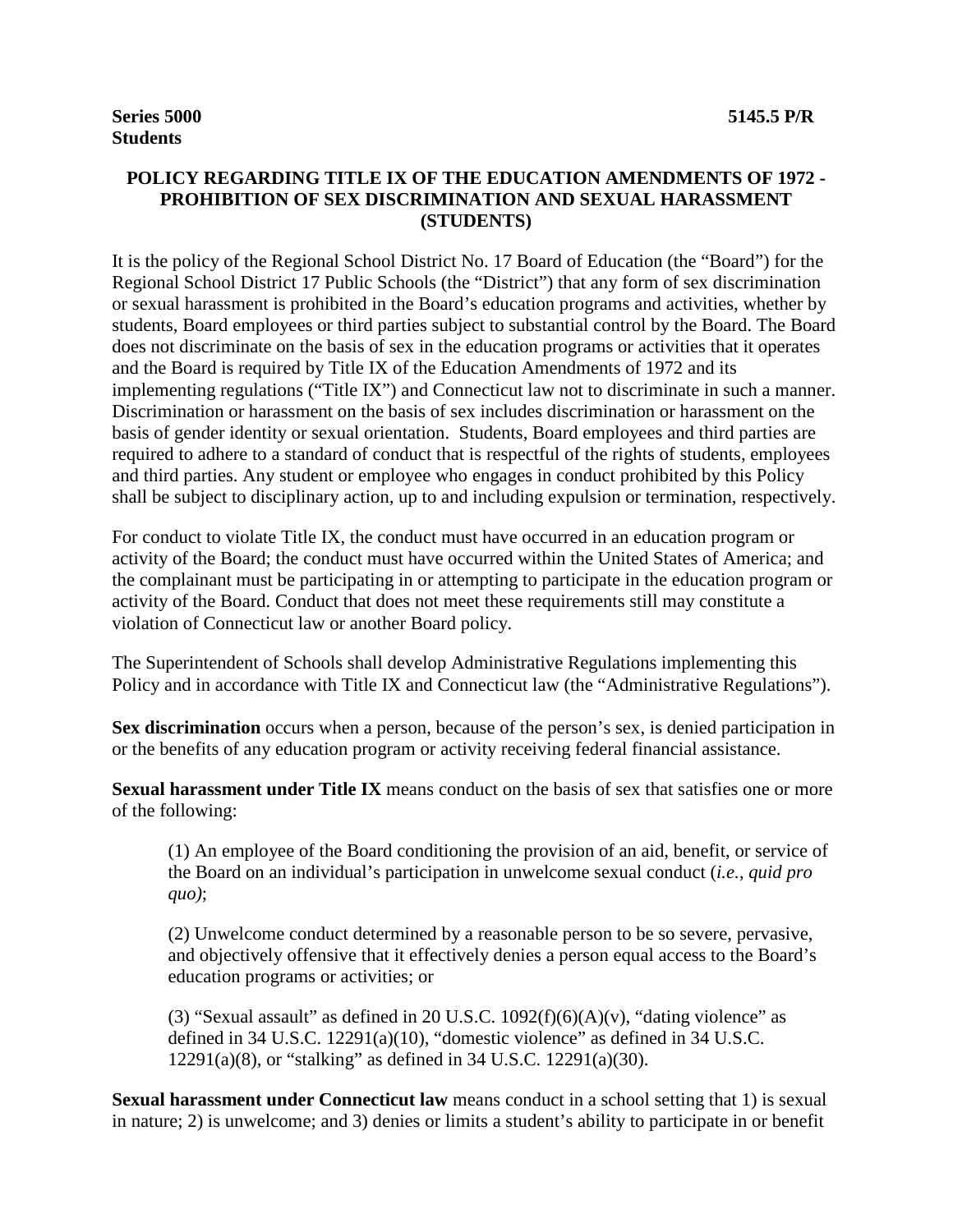from a school's educational program. Sexual harassment can be verbal, nonverbal or physical. Sexual violence is a form of sexual harassment.

#### Reporting Sex Discrimination or Sexual Harassment

It is the express policy of the Board to encourage victims of sex discrimination and/or sexual harassment to report such claims. Students are encouraged to report complaints of sex discrimination and/or sexual harassment promptly in accordance with the appropriate process set forth in the Administrative Regulations. The Board directs its employees to respond to such complaints in a prompt and equitable manner. The Board further directs its employees to maintain confidentiality to the extent appropriate and not tolerate any reprisals or retaliation that occur as a result of the good faith reporting of charges of sex discrimination and/or sexual harassment. Any such reprisals or retaliation will result in disciplinary action against the retaliator, up to and including expulsion or termination as appropriate.

Any Board employee with notice of sex discrimination and/or sexual harassment allegations shall immediately report such information to the building principal and/or the Title IX Coordinator, or if the employee does not work in a school building, to the Title IX Coordinator.

The Regional School District 17 Public Schools administration (the "Administration") shall provide training to Title IX Coordinator(s), investigators, decision-makers, and any person who facilitates an informal resolution process (as set forth in the Administrative Regulations), which training shall include but need not be limited to, the definitions of sex discrimination and sexual harassment, the scope of the Board's education program and activity, how to conduct an investigation and grievance process, and how to serve impartially, including by avoiding prejudgment of the facts at issue, conflicts of interest, and bias. The Administration shall make the training materials used to provide these trainings publicly available on the Board's website. The Administration shall also periodically provide training to all Board employees on the topic of sex discrimination and sexual harassment under Title IX and Connecticut law, which shall include but not be limited to when reports of sex discrimination and/or sexual harassment must be made. The Administration shall distribute this Policy and the Administrative Regulations to staff, students and parents and legal guardians and make the Policy and the Administrative Regulations available on the Board's website to promote an environment free of sex discrimination and sexual harassment.

The Board's Title IX Coordinator is Dr. Kris Lindsay-Stevens, Director of Student Services. Any individual may make a report of sex discrimination and/or sexual harassment to any Board employee or directly to the Title IX Coordinator using any one, or multiple, of the following points of contact:

Dr. Kris Lindsay-Stevens Regional School District No. 17 57 Little City Road, Higganum, CT 06441 Telephone: 860-345-4244 [Klindsay-stevens@rsd17.org](mailto:Klindsay-stevens@rsd17.org)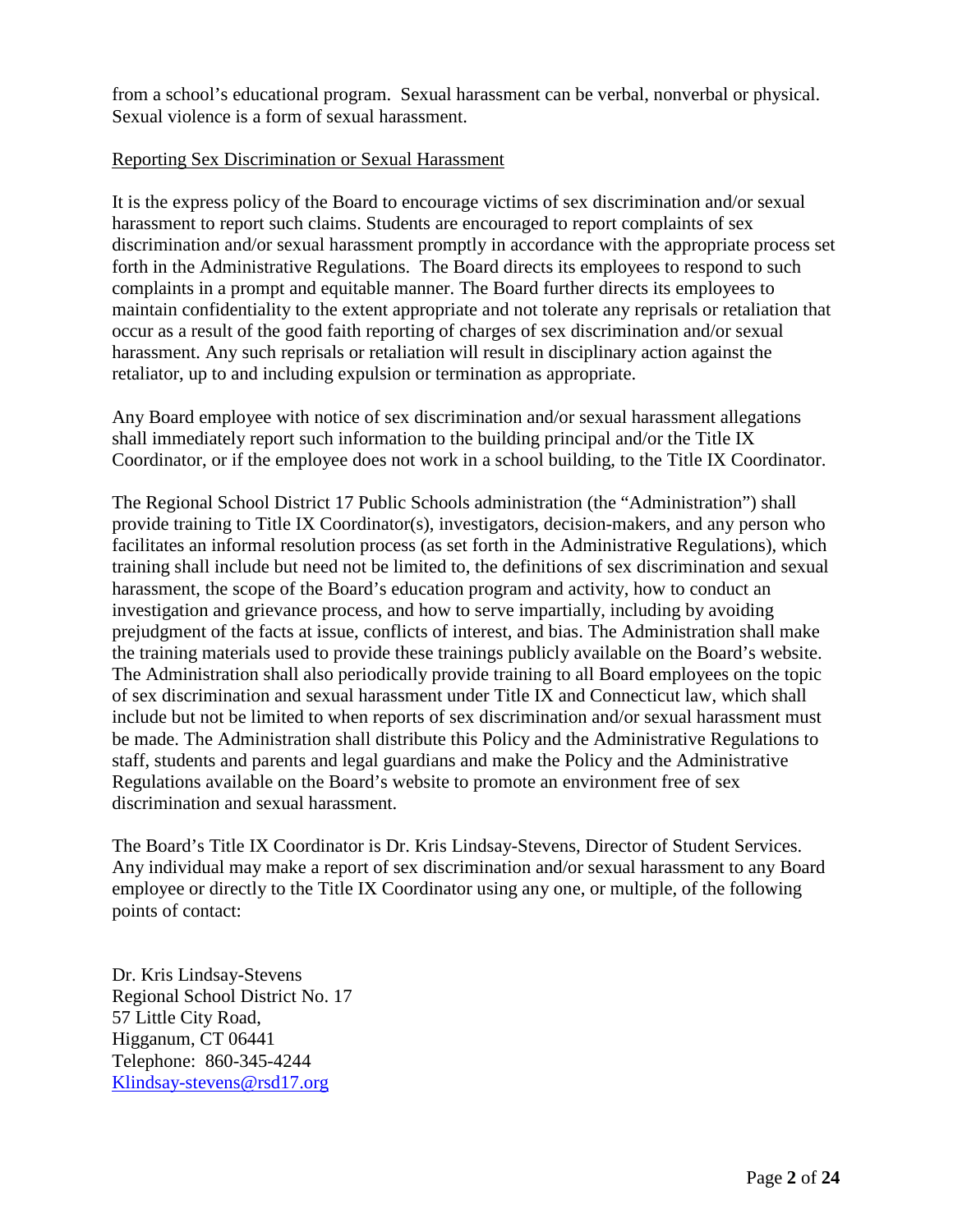Any Board employee in receipt of allegations of sex discrimination or sexual harassment, or in receipt of a formal complaint, shall immediately forward such information to the Title IX Coordinator. Students may also make a report of sexual harassment and/or sex discrimination to the U.S. Department of Education: Office for Civil Rights, Boston Office, U.S. Department of Education, 8th Floor, 5 Post Office Square, Boston, MA 02109-3921 (Telephone (617) 289- 0111).

Students may also make a report of sexual harassment and/or sex discrimination to the Connecticut Commission on Human Rights and Opportunities, 450 Columbus Boulevard, Hartford, CT 06103-1835 (Telephone: 860-541-3400 or Connecticut Toll Free Number: 1-800- 477-5737).

| Legal References: | Title IX of the Education Amendments of 1972, 20 U.S.C. § 1681, et seq.  |
|-------------------|--------------------------------------------------------------------------|
|                   | Title IX of the Education Amendments of 1972, 34 C.F.R § 106.1, et seq.  |
|                   | Gebser v. Lago Vista Independent School District, 524 U.S. 274 (1998)    |
|                   | Davis v. Monroe County Board of Education, 526 U.S. 629 (1999)           |
|                   | Conn. Gen. Stat. § 10-15c - Discrimination in public schools prohibited. |

ADOPTED: 12.1.20 REVISED: 9.21.21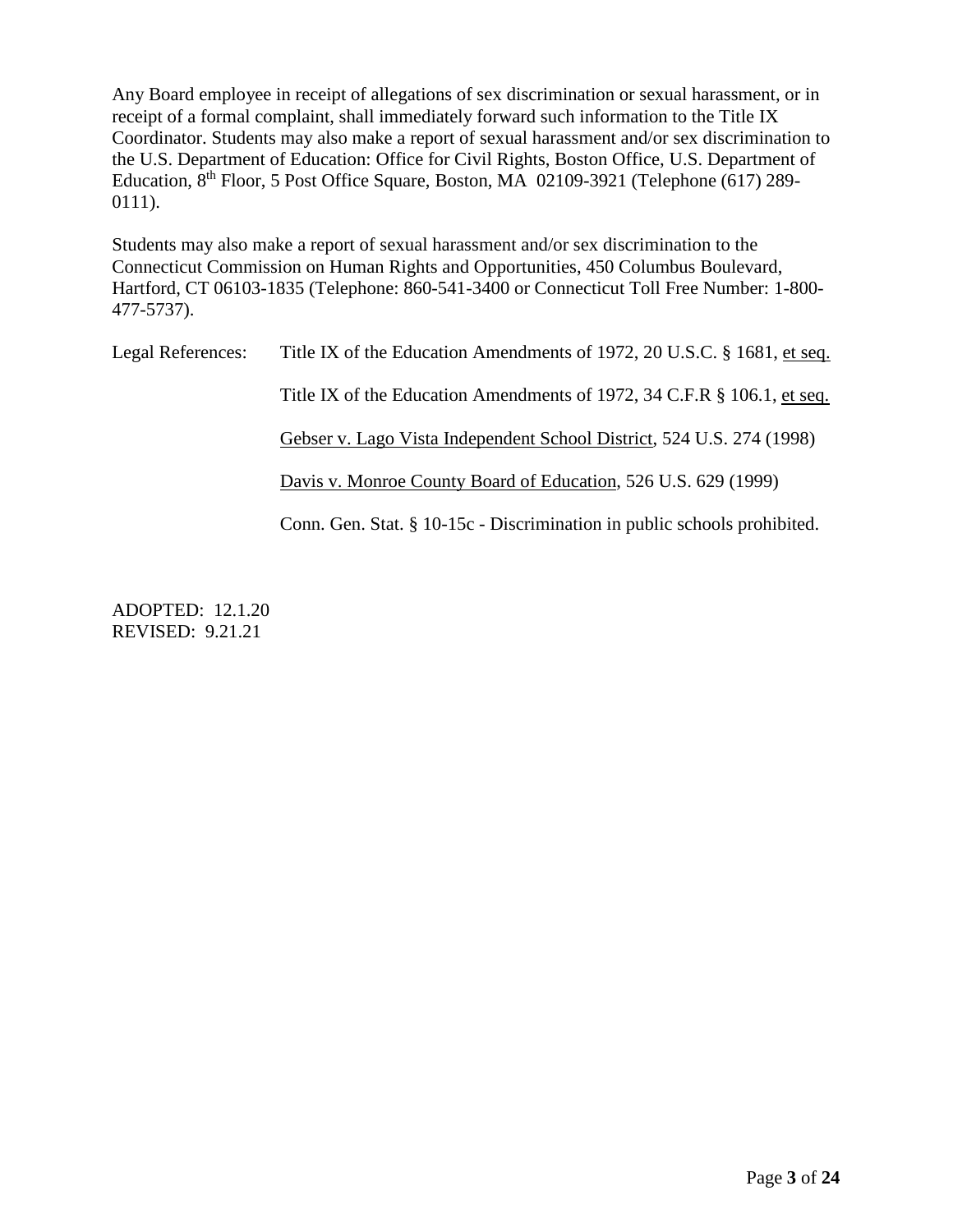# **ADMINISTRATIVE REGULATIONS REGARDING TITLE IX OF THE EDUCATION AMENDMENTS OF 1972 - PROHIBITION OF SEX DISCRIMINATION AND SEXUAL HARASSMENT (STUDENTS)**

It is the policy of the Regional School District 17 Board of Education (the "Board") for the Regional School District 17 Public Schools ("the District") that any form of sex discrimination or sexual harassment is prohibited, whether by students, District employees or third parties subject to substantial control by the Board. Discrimination or harassment on the basis of sex includes discrimination or harassment on the basis of gender identity or sexual orientation. Students, District employees and third parties are expected to adhere to a standard of conduct that is respectful of the rights of students, District employees, and third parties. Any student or employee who engages in conduct prohibited by the Board's Policy regarding Title IX of the Education Amendments of 1972-Prohibition of Sex Discrimination and Sexual Harassment (Students) shall be subject to disciplinary action. Any third party who engages in conduct prohibited by the Board's Policy regarding Title IX of the Education Amendments of 1972- Prohibition of Sex Discrimination and Sexual Harassment (Students) shall be subject to remedial measures, which may include exclusion from school property.

**Sex discrimination** occurs when a person, because of the person's sex, is denied participation in or the benefits of any education program or activity receiving federal financial assistance.

**Sexual harassment under Title IX** means conduct on the basis of sex that satisfies one or more of the following:

(1) An employee of the Board conditioning the provision of an aid, benefit, or service of the Board on an individual's participation in unwelcome sexual conduct (i.e., *quid pro quo)*;

(2) Unwelcome conduct determined by a reasonable person to be so severe, pervasive, and objectively offensive that it effectively denies a person equal access to the District's education programs or activities; or

(3) "Sexual assault" as defined in 20 U.S.C.  $1092(f)(6)(A)(v)$ , "dating violence" as defined in 34 U.S.C. 12291(a)(10), "domestic violence" as defined in 34 U.S.C. 12291(a)(8), or "stalking" as defined in 34 U.S.C. 12291(a)(30). These definitions can be found in Appendix A of these Administrative Regulations.

**Sexual harassment under Connecticut law** means conduct in a school setting that 1) is sexual in nature; 2) is unwelcome; and 3) denies or limits a student's ability to participate in or benefit from a school's educational program. Sexual harassment can be verbal, nonverbal or physical. Sexual violence is a form of sexual harassment.

Although not an exhaustive list, the following are other examples of conduct prohibited by the Board's Policy regarding Title IX of the Education Amendments of 1972-Prohibition of Sex Discrimination and Sexual Harassment (Students):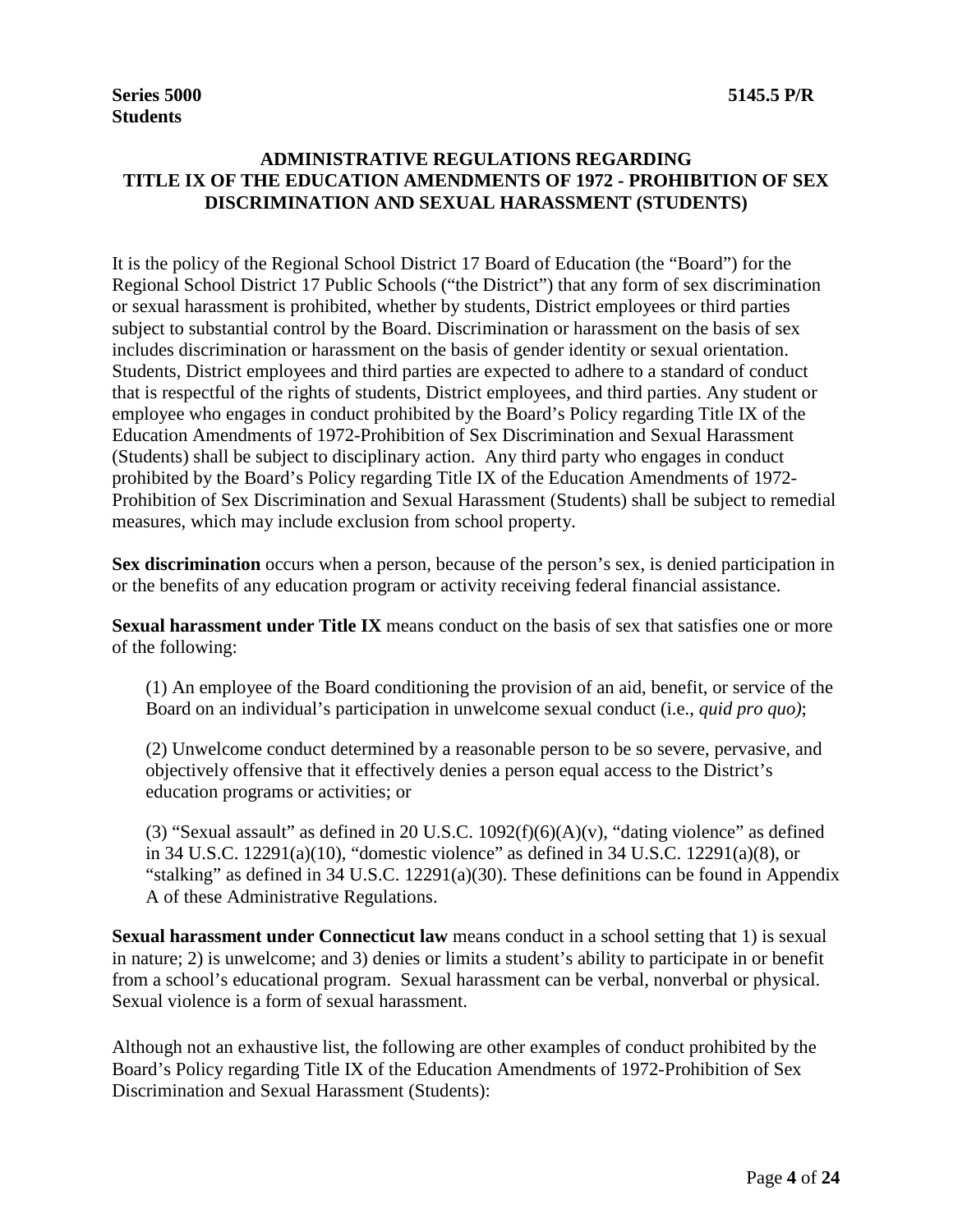- 1. Statements or other conduct indicating that a student's submission to, or rejection of, sexual overtures or advances will affect the student's grades and/or other academic progress.
- 2. Unwelcome attention and/or advances of a sexual nature, including verbal comments, sexual invitations, leering and physical touching.
- 3. Display of sexually suggestive objects, or use of sexually suggestive or obscene remarks, invitations, letters, emails, text messages, notes, slurs, jokes, pictures, cartoons, epithets or gestures.
- 4. Touching of a sexual nature or telling sexual or dirty jokes.
- 5. Transmitting or displaying emails or websites of a sexual nature.
- 6. Using computer systems, including email, instant messaging, text messaging, blogging or the use of social networking websites, or other forms of electronic communications, to engage in any conduct prohibited by the Board's Policy regarding Title IX of the Education Amendments of 1972-Prohibition of Sex Discrimination and Sexual Harassment (Students).

# **NOTICE OF THE TITLE IX COORDINATOR**

The District's Title IX Coordinator is Dr. Kris Lindsay-Stevens, Director of Student Services. Any individual may make a report of sex discrimination and/or sexual harassment to any District employee or directly to the Title IX Coordinator using any one, or multiple, of the following points of contact:

Dr. Kris Lindsay-Stevens Regional School District No. 17 57 Little City Road, Higganum, CT 06441 Telephone: 860-345-4244 [Klindsay-stevens@rsd17.org](mailto:Klindsay-stevens@rsd17.org) 

Any District employee in receipt of allegations of sex discrimination or sexual harassment, or in receipt of a formal complaint, shall immediately forward such information to the Title IX Coordinator. The Title IX Coordinator manages the District's compliance with Title IX and Connecticut law regarding sexual harassment and sex discrimination and is an available resource to anyone seeking information or wishing to file a formal complaint of same. When a student, District employee, or other participant in the District's programs and activities feels that such person has been subjected to discrimination on the basis of sex in any District program or activity, including without limitation being subjected to sexual harassment, such person may contact the Title IX Coordinator or utilize the Title IX grievance systems set forth herein to bring concerns forward for the purpose of obtaining a prompt and equitable resolution.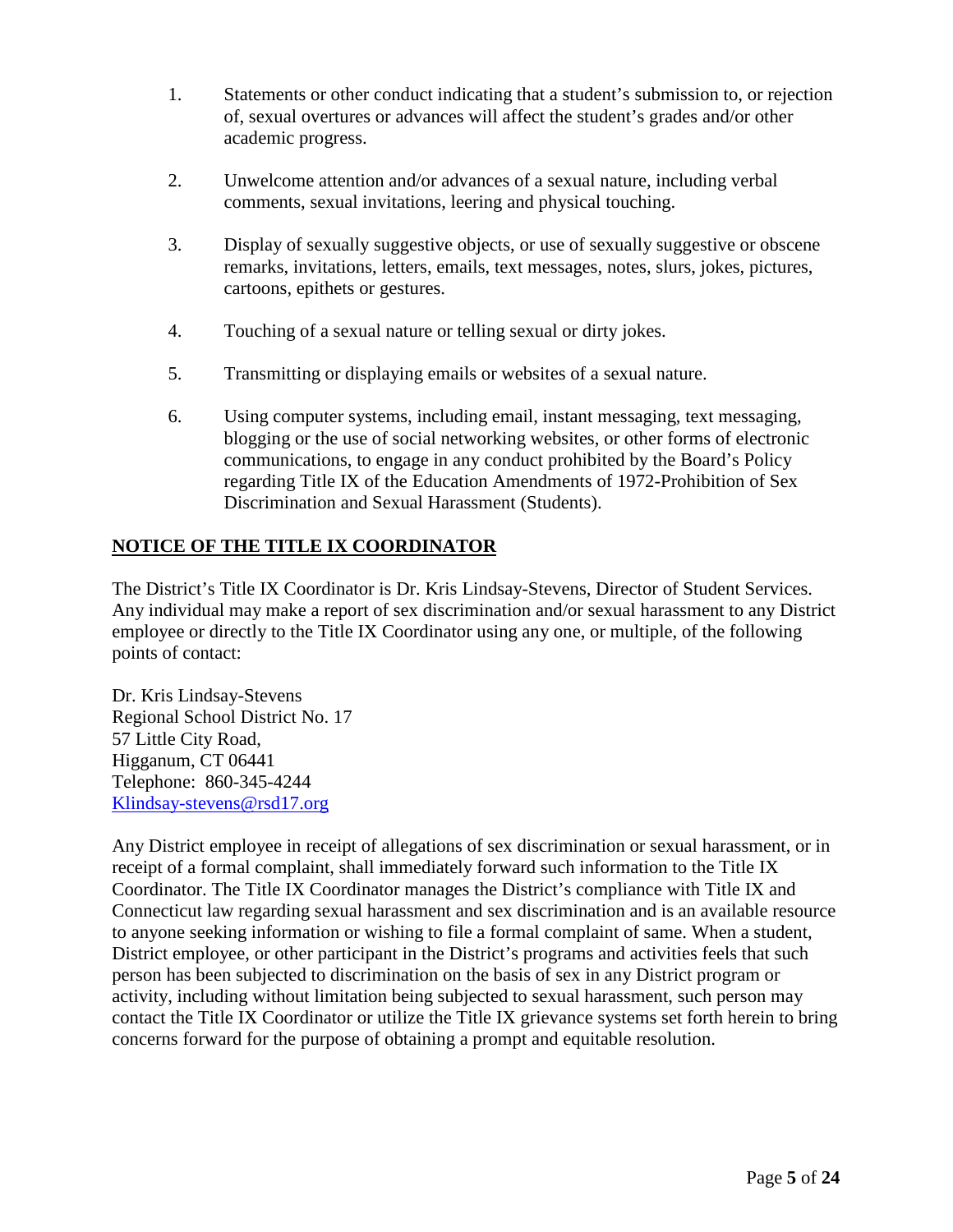# **EXPLANATION OF COMPLAINT PROCESS AND PROCEDURE**

The federal regulations implementing Title IX require the adoption and publication of two separate grievance systems: a grievance process for complaints of sex discrimination involving allegations of sexual harassment and grievance procedures for complaints of sex discrimination that are not sexual harassment. Accordingly, the Administration will process any complaints of sex discrimination involving allegations of sexual harassment, as defined above, pursuant to the **grievance process** set forth in Section I of these regulations. The Administration will process any complaints of sex discrimination that are not sexual harassment pursuant to the **grievance procedures** set forth in Section II of these regulations.

The District will keep confidential the identity of any individual who has a made a report or complaint of sex discrimination, including any individual who has made a report or filed a formal complaint of sexual harassment, any complainant, any individual who has been reported to be the perpetrator of sex discrimination, any respondent, and any witness, except as may be permitted by the Family Educational Rights and Privacy Act (FERPA), or as required by law, or to carry out the purposes of these Administrative Regulations, including the conduct of any investigation, hearing, or judicial proceeding arising from these Administrative Regulations.

The obligation to comply with Title IX is not obviated or alleviated by the FERPA.

### **SECTION I. GRIEVANCE PROCESS FOR COMPLAINTS OF SEXUAL HARASSMENT UNDER TITLE IX**

- A. Definitions
	- **Bias** occurs when it is proven that the Title IX Coordinator, investigator(s), and/or decision-maker(s) demonstrate actual bias, rather than the appearance of bias. Actual bias includes, but is not limited to, demonstrated personal animus against the respondent or the complainant and/or prejudgment of the facts at issue in the investigation.
	- **Complainant** means an individual who is alleged to be the victim of conduct that could constitute sexual harassment.
	- A **conflict of interest** occurs when it is proven that the Title IX Coordinator, investigator(s), and/or decision-maker(s) have personal, financial and/or familial interests that affected the outcome of the investigation.
	- **Consent** means an active, clear and voluntary agreement by a person to engage in sexual activity with another person (also referred to hereafter as "affirmative consent").

For the purposes of an investigation conducted pursuant to these Administrative Regulations, the following principles shall be applied in determining whether consent for sexual activity was given and/or sustained:

A. Affirmative consent is the standard used in determining whether consent to engage in sexual activity was given by all persons who engaged in the sexual activity.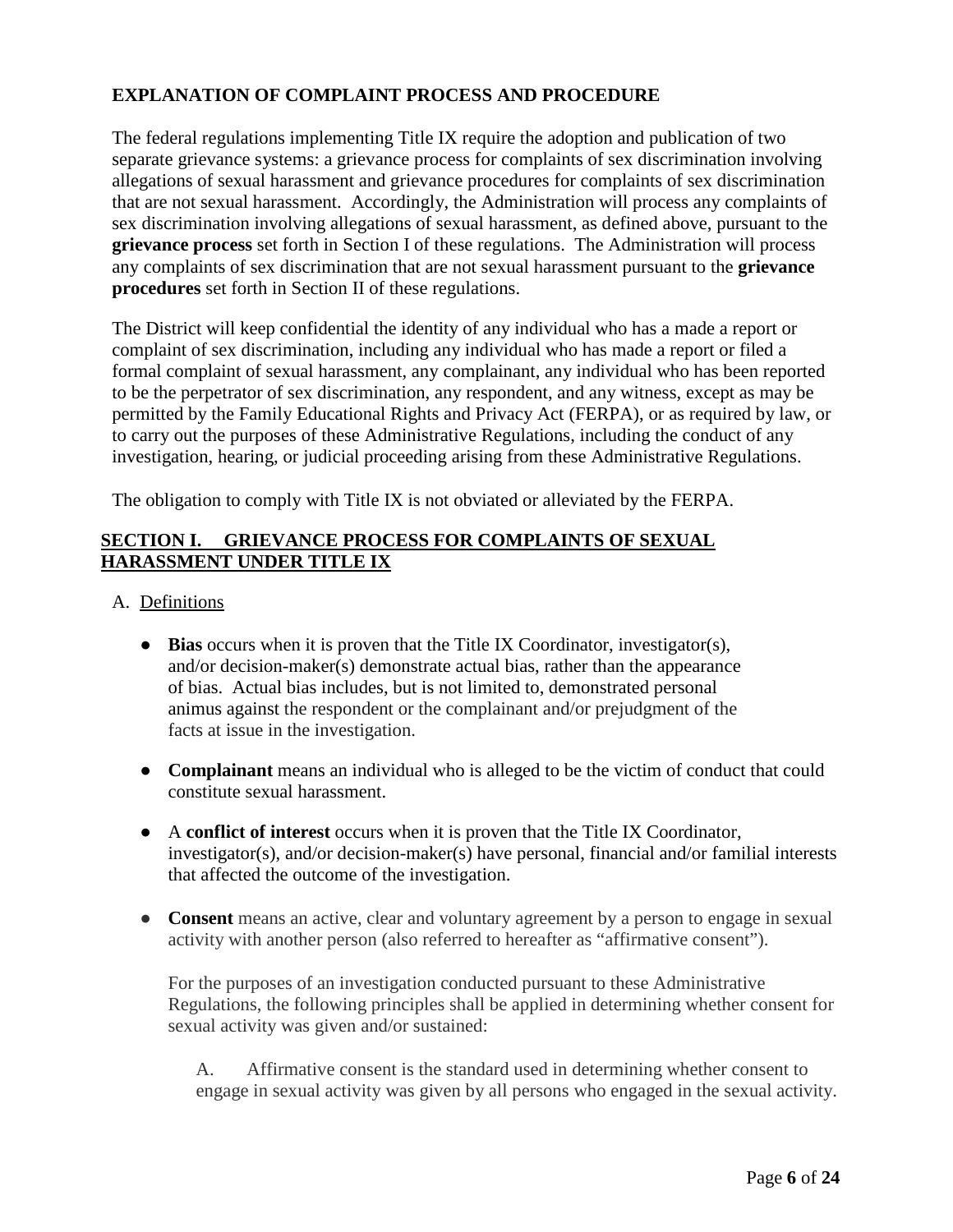B. Affirmative consent may be revoked at any time during the sexual activity by any person engaged in the sexual activity.

C. It is the responsibility of each person engaging in a sexual activity to ensure that the person has the affirmative consent of all persons engaged in the sexual activity to engage in the sexual activity and that the affirmative consent is sustained throughout the sexual activity.

D. It shall not be a valid excuse to an alleged lack of affirmative consent that the respondent to the alleged violation believed that the complainant consented to the sexual activity:

(i) because the respondent was intoxicated or reckless or failed to take reasonable steps to ascertain whether the complainant consented, or

(ii) if the respondent knew or should have known that the complainant was unable to consent because such individual was unconscious, asleep, unable to communicate due to a mental or physical condition, unable to consent due to the age of the individual or the age difference between the individual and the respondent, or incapacitated due to the influence of drugs, alcohol or medication.

E. The existence of a past or current dating or sexual relationship between the complainant and the respondent, in and of itself, shall not be determinative of a finding of consent.

- For purposes of investigations and complaints of sexual harassment, **education program or activity** includes locations, events, or circumstances over which the Board exercises substantial control over both the respondent and the context in which the sexual harassment occurs.
- **Employee** means (A) a teacher, substitute teacher, school administrator, school superintendent, guidance counselor, school counselor, psychologist, social worker, nurse, physician, school paraprofessional or coach employed by the Board or working in a public elementary, middle or high school; or (B) any other individual who, in the performance of the individual's duties, has regular contact with students and who provides services to or on behalf of students enrolled in a public elementary, middle or high school, pursuant to a contract with the Board.
- **Formal complaint** means a document filed by a complainant or signed by the Title IX Coordinator alleging sexual harassment (as defined under Title IX) against a respondent and requesting that the Administration investigate the allegation of sexual harassment. A "document filed by a complainant" means a document or electronic submission that contains the complainant's physical or digital signature, or otherwise indicates that the complainant is the person filing the formal complaint.
- **Respondent** means an individual who has been alleged to be the perpetrator of conduct that could constitute sexual harassment.
- **School days** means the days that school is in session as designated on the calendar posted on the Board's website. In its discretion, and when equitably applied and with proper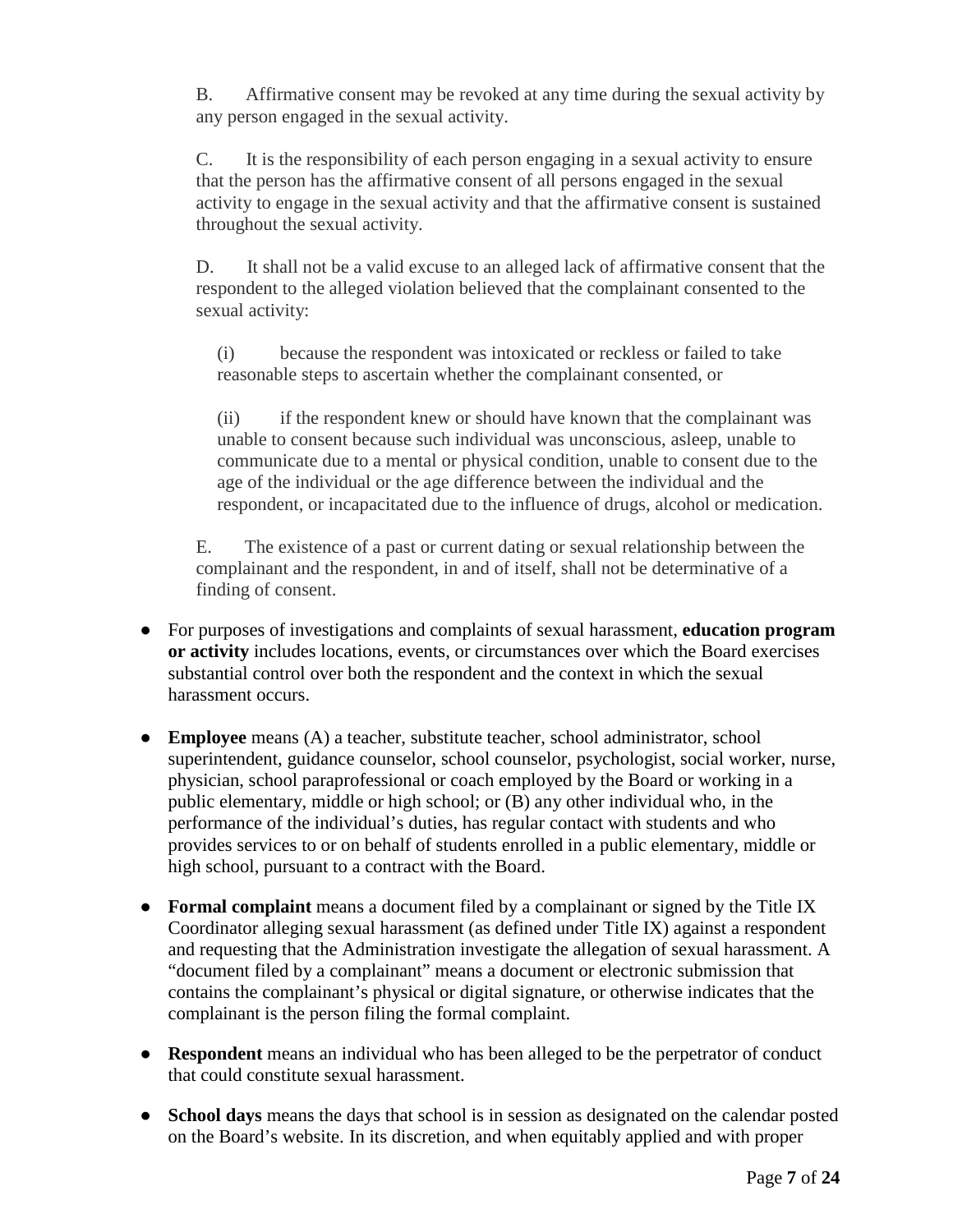notice to the parties, the District may consider business days during the summer recess as "school days" if such designation facilitates the prompt resolution of the grievance process.

● **Supportive measures** means non-disciplinary, non-punitive individualized services offered as appropriate, as reasonably available, and without fee or charge to the complainant or the respondent before or after the filing of a formal complaint or where no formal complaint has been filed. Such measures are designed to restore or preserve equal access to the District's education program or activity without unreasonably burdening the other party, including measures designed to protect the safety of all parties or the District's educational environment, or deter sexual harassment. Supportive measures may include counseling, extensions of deadlines or other course-related adjustments, modifications of work or class schedules, mutual restrictions on contact between the parties, increased security and monitoring, and other similar measures.

#### B. Reporting Sexual Harassment

- 1. It is the express policy of the Board to encourage victims of sexual harassment to report such claims. Any person may report sexual harassment (whether or not the person reporting is the person alleged to be the victim of conduct that could constitute sexual harassment), in person, by mail, by telephone, or by electronic mail, using the contact information listed for the Title IX Coordinator. If the District receives notice of sexual harassment or alleged sexual harassment against a student in the District's education program or activity, the Title IX Coordinator will promptly contact the complainant to discuss the availability of supportive measures, whether or not the complainant files a formal complaint, and will consider the complainant's wishes with respect to such measures. If the complainant has yet to file a formal complaint, the Title IX Coordinator will explain to the complainant the process for doing so.
- 2. The District will treat complainants and respondents equitably. A respondent is presumed not responsible for the alleged conduct and a determination regarding responsibility will be made at the conclusion of the grievance process if a formal complaint is filed. Nothing in this Regulation shall limit or preclude the District from removing a respondent from the District's education program or activity on an emergency basis, provided that the District undertakes an individualized safety and risk analysis, and determines that an immediate threat to the physical health or safety of any student or other individual arising from the allegations of sexual harassment justifies removal. If a respondent is removed on an emergency basis, the District shall provide the respondent with notice and an opportunity to challenge the decision immediately following the removal.

#### C. Formal Complaint and Grievance Process

1. A formal complaint may be filed with the Title IX Coordinator in person, by mail, or by electronic mail, by using the contact information listed for the Title IX Coordinator. At the time of filing a formal complaint, a complainant must be participating in or attempting to participate in the District's education programs or activity. A formal complaint may be signed by the Title IX Coordinator. If the formal complaint being filed is against the Title IX Coordinator, the formal complaint should be filed with the Superintendent. If the formal complaint being filed is against the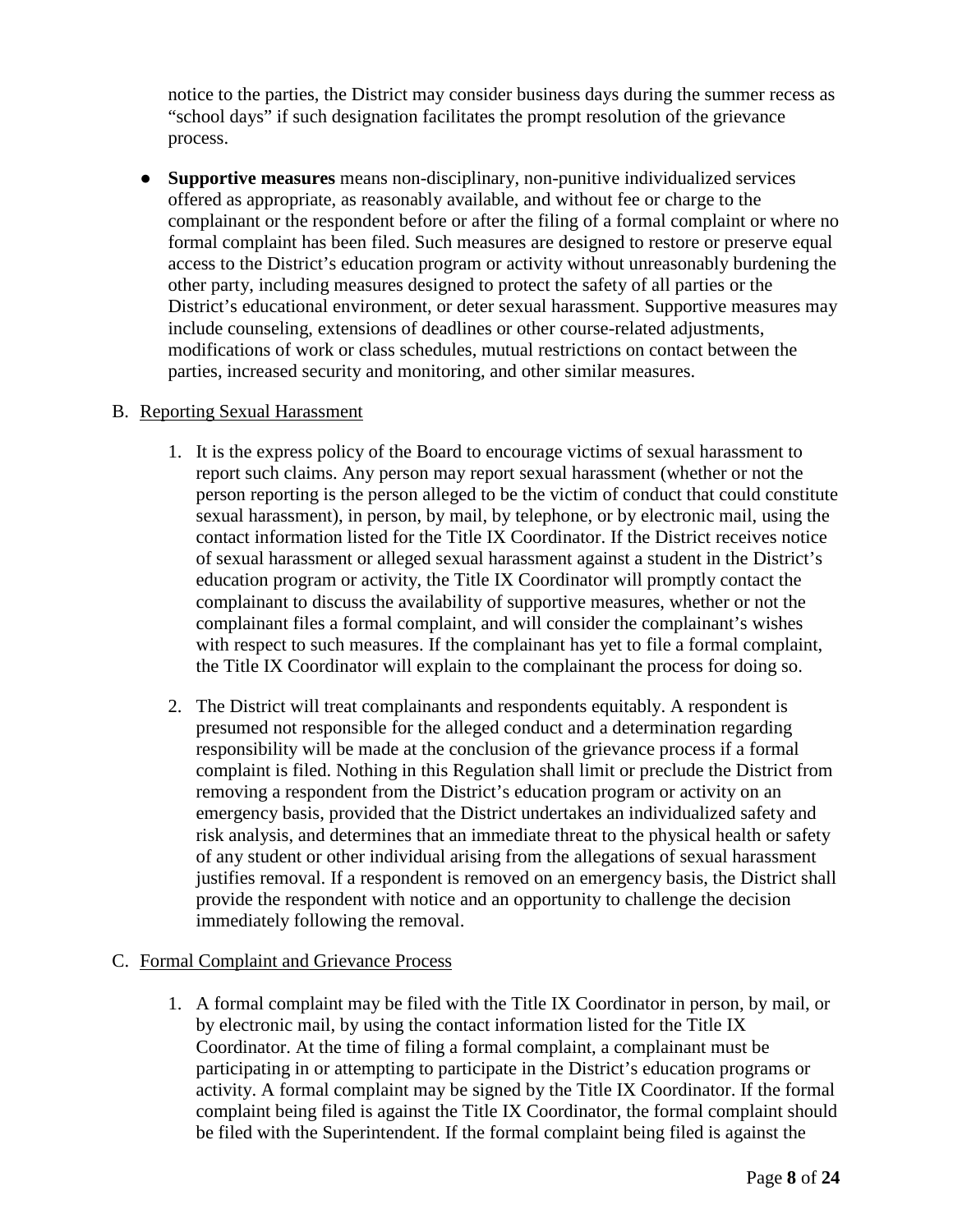Superintendent, the formal complaint should be filed with the Board Chair, who will then retain an independent investigator to investigate the matter.

- 2. The District may consolidate formal complaints as to allegations of sexual harassment against more than one respondent, or by more than one complainant against one or more respondents, or by one party against the other party, where the allegations of sexual harassment arise out of the same facts or circumstances. If possible, formal complaints should be filed within ten (10) school days of the alleged occurrence in order to facilitate the prompt and equitable resolution of such claims. The District will attempt to complete the formal grievance process within ninety (90) school days of receiving a formal complaint. This timeframe may be temporarily delayed or extended in accordance with Subsection G of this Section.
- 3. Upon receipt of a formal complaint, if the Title IX Coordinator has not already discussed the availability of supportive measures with the complainant, the Title IX Coordinator will promptly contact the complainant to discuss the availability of such measures and consider the complainant's wishes with respect to them. The Title IX Coordinator or designee may also contact the respondent, separately from the complainant, to discuss the availability of supportive measures for the respondent. The District will maintain as confidential any supportive measures provided to the complainant or respondent, to the extent that maintaining such confidentiality would not impair the ability of the District to provide such supportive measures.
- 4. Within ten (10) school days of receiving a formal complaint, the District will provide the known parties with written notice of the allegations potentially constituting sexual harassment under Title IX and a copy of this grievance process. The written notice must also include the following:
	- i. The identities of the parties involved in the incident, if known;
	- ii. The conduct allegedly constituting sexual harassment as defined above;
	- iii. The date and the location of the alleged incident, if known;
	- iv. A statement that the respondent is presumed not responsible for the alleged conduct and that a determination regarding responsibility is made at the conclusion of the grievance process;
	- v. A statement that the parties may have an advisor of their choice, who may be, but is not required to be, an attorney, and may inspect and review evidence; and
	- vi. A statement of any provision in the District's Student Discipline Policy or any other policy that prohibits knowingly making false statements or knowingly submitting false information during the grievance process.

If, in the course of an investigation, the District decides to investigate allegations about the complainant or respondent that are not included in the written notice, the District must provide notice of the additional allegations to the parties whose identities are known.

5. The parties may have an advisor of their choice accompany them during any grievance proceeding at which the party's attendance is required. The District may, in its discretion, establish certain restrictions regarding the extent to which an advisor may participate in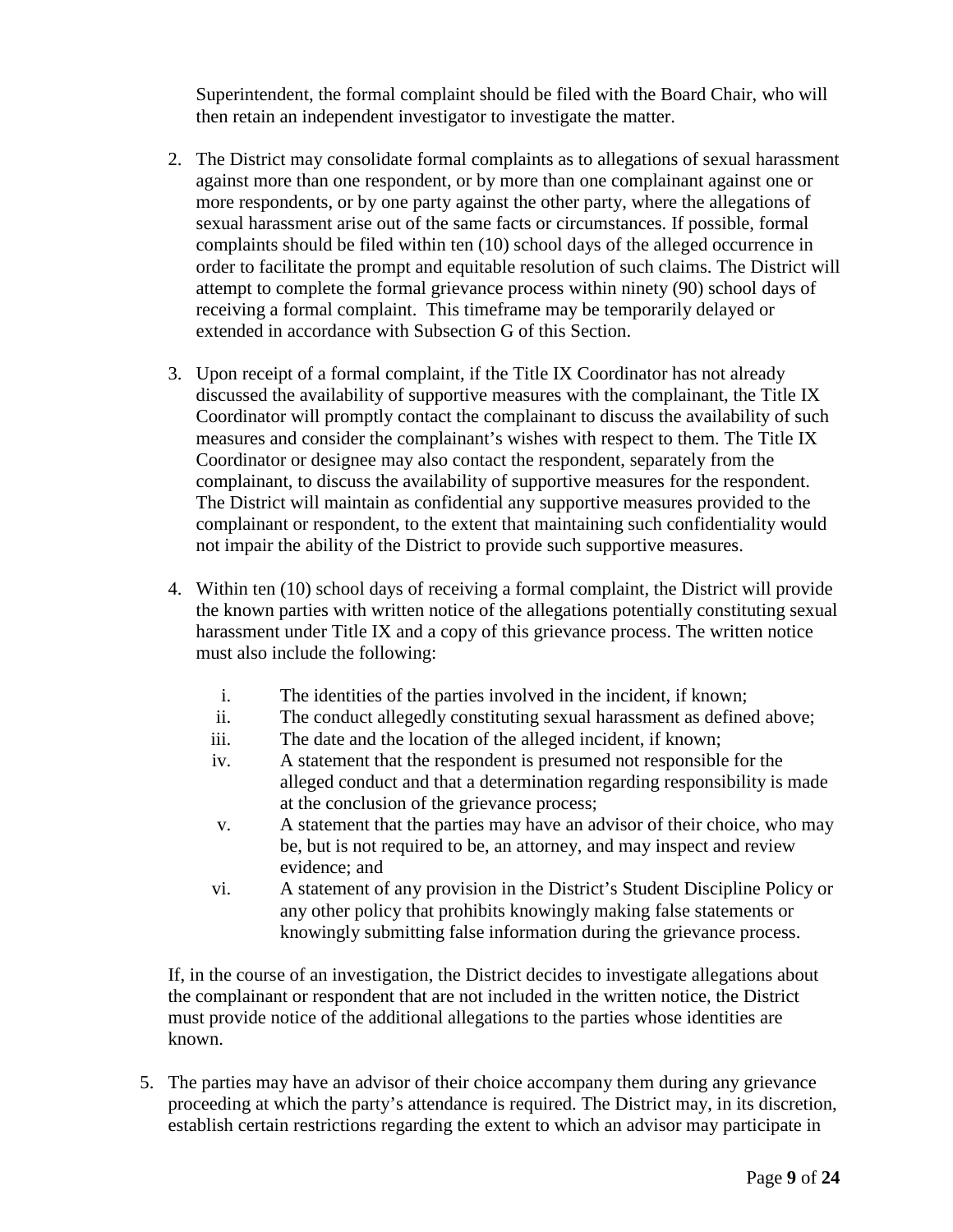the proceedings. If any such restrictions are established, they will be applied equally to all parties.

- 6. The Title IX Coordinator will, as applicable, promptly commence an investigation of the formal complaint, designate a school administrator to promptly investigate the formal complaint, or dismiss the formal complaint in accordance with Subsection F of this Section. The standard of evidence to be used to determine responsibility is the preponderance of the evidence standard (i.e., more likely than not). The burden of proof and the burden of gathering evidence sufficient to reach a determination regarding responsibility rest on the District and not on the parties.
- 7. The parties will be given an equal opportunity to discuss the allegations under investigation with the investigator(s) and are permitted to gather and present relevant evidence. This opportunity includes presenting witnesses, including fact and expert witnesses, and other inculpatory and exculpatory evidence. Credibility determinations will not be based on a person's status as a complainant, respondent, or witness. The District will provide to a party whose participation is invited or expected (including a witness), written notice of the date, time, location, participants, and purpose of all hearings (if applicable), investigative interviews, or other meetings, with sufficient time for the party to prepare to participate.
- 8. Both parties will be given an equal opportunity to inspect and review any evidence obtained as part of the investigation that is directly related to the allegations raised in the formal complaint, including the evidence upon which the District does not intend to rely in reaching a determination regarding responsibility and inculpatory or exculpatory evidence whether obtained from a party or other source, so that each party can meaningfully respond to the evidence prior to the conclusion of the investigation. Prior to completion of the investigative report, the District will send to each party and the party's advisor, if any, the evidence subject to inspection and review in an electronic format or a hard copy, and the parties will have ten (10) school days to submit a written response, which the investigator(s) will consider prior to completion of the investigative report, as described in Paragraph 9 of this Subsection.
- 9. The investigator(s) will create an investigative report that fairly summarizes relevant evidence. The investigator(s) will send the investigative report, in an electronic format or hard copy, to each party and to each party's advisor for their review and written response at least ten (10) school days prior to the time a determination regarding responsibility is made.
- 10. The Superintendent will appoint a decision-maker(s), who shall be a District employee or third-party contractor and who shall be someone other than the Title IX Coordinator or investigator(s). If the formal complaint filed is against the Superintendent, the Board Chair shall appoint the decision-maker, who shall be a District employee or third-party contractor and who shall be someone other than the Title IX Coordinator or investigator(s). The investigator(s) and the decision-maker(s) shall not discuss the investigation's facts and/or determination while the formal complaint is pending. The decision-maker(s) will afford each party the opportunity to submit written, relevant questions that a party wants asked of any party or witness, provide each party with the answers, and allow for additional, limited follow-up questions from each party. Questions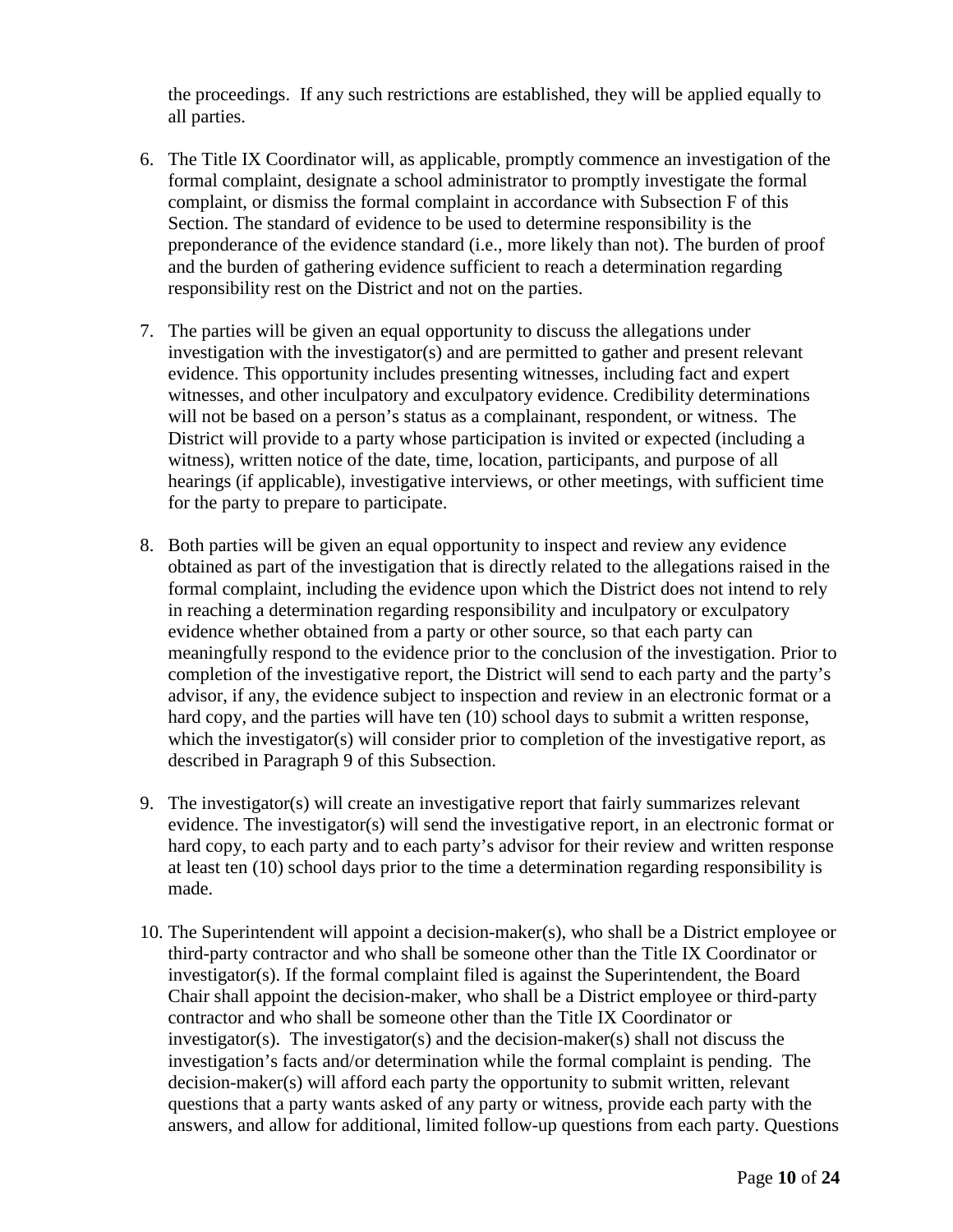and evidence about the complainant's sexual predisposition or prior sexual behavior are not relevant, unless such questions and evidence about the complainant's prior sexual behavior are offered to prove that someone other than the respondent committed the conduct alleged by the complainant, or if the questions and evidence concern specific incidents of the complainant's prior sexual behavior with respect to the respondent and are offered to prove consent. The decision-maker(s) will explain to the party proposing the questions any decisions to exclude a question as not relevant.

- 11. The decision-maker(s) will issue a written determination regarding responsibility. To reach this determination, the decision-maker must apply the preponderance of the evidence standard. The written determination will include: (1) identification of the allegations potentially constituting sexual harassment; (2) a description of the procedural steps taken from the receipt of the formal complaint through the determination, including any notifications to the parties, interviews with parties and witnesses, site visits, methods used to gather other evidence, and hearings held; (3) findings of fact supporting the determination; (4) conclusions regarding the application of the District's code of conduct to the facts; (5) a statement of, and rationale for, the result as to each allegation, including a determination regarding responsibility, any disciplinary sanctions the District will impose on the respondent, and whether remedies designed to restore or preserve equal access to the District's education program or activity will be provided by the District to the complainant; and (6) the District's procedures and permissible bases for the complainant and respondent to appeal. If the respondent is found responsible for violating the Board's Policy regarding Title IX of the Education Amendments of 1972- Prohibition of Sex Discrimination and Sexual Harassment (Students), the written determination shall indicate whether the respondent engaged in sexual harassment as defined by the Board's Policy and these Administrative Regulations. The written determination will be provided to both parties simultaneously.
- 12. Student respondents found responsible for violating the Board's Policy regarding Title IX of the Education Amendments of 1972-Prohibition of Sex Discrimination and Sexual Harassment (Students) may be subject to discipline up to and including expulsion. Employee respondents found responsible for violating the Board's Policy regarding Title IX of the Education Amendments of 1972-Prohibition of Sex Discrimination and Sexual Harassment (Students) may be subject to discipline up to and including termination of employment. Other respondents may be subject to exclusion from the District's programs, activities and/or property. In appropriate circumstances, the District may make a criminal referral. Remedies will be designed to restore or preserve equal access to the District's education programs or activities.
- 13. After receiving notification of the decision-maker's decision, or after receiving notification that the District dismissed a formal complaint or any allegation therein, both complainant and respondent may avail themselves of the appeal process set forth in Subsection E of this Section.

#### D. Informal Resolution

At any time prior to reaching a determination regarding responsibility, but only after the filing of a formal complaint, the District may suggest to the parties the possibility of facilitating an informal resolution process, such as mediation, to resolve the formal complaint without the need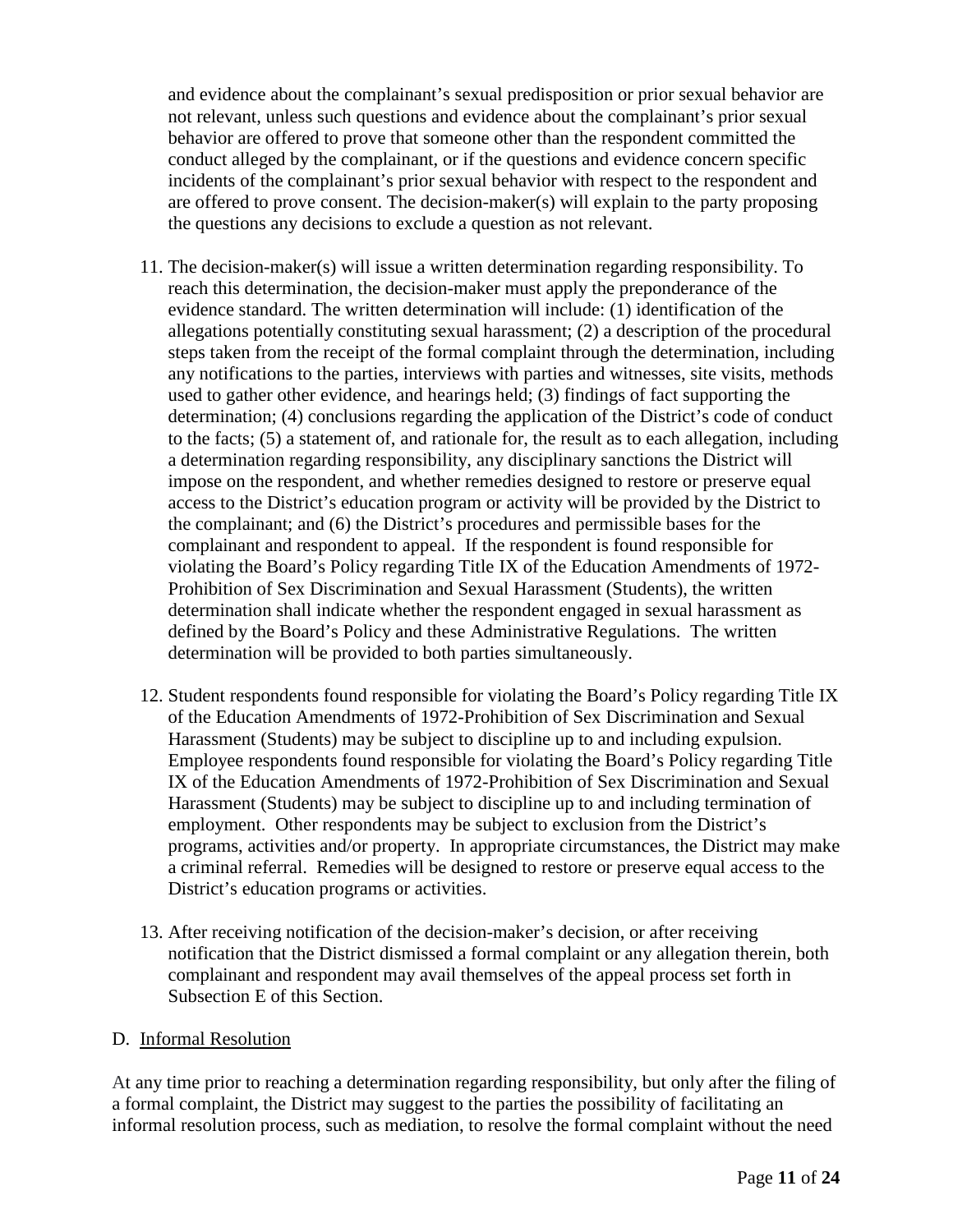for a full investigation and adjudication. If it is determined that an informal resolution may be appropriate, the Title IX Coordinator or designee will consult with the parties.

Prior to facilitating an informal resolution to a formal complaint, the Title IX Coordinator or designee will provide the parties with written notice disclosing the sexual harassment allegations, the requirements of an informal resolution process, and any consequences from participating in the informal resolution process. Upon receipt of this document, complainants and respondents have five (5) school days to determine whether they consent to participation in the informal resolution. The District must obtain voluntary, written consent to the informal resolution process from both parties.

Prior to agreeing to any resolution, any party has the right to withdraw from the informal resolution process and resume the grievance process with respect to the formal complaint. If a satisfactory resolution is reached through this informal process, the matter will be considered resolved. If these efforts are unsuccessful, the formal grievance process will continue.

Nothing in this section precludes a student from filing a complaint of retaliation for matters related to an informal resolution, nor does it preclude either party from filing complaints based on conduct that is alleged to occur following the District's facilitation of the informal resolution.

An informal resolution is not permitted to resolve allegations that an employee sexually harassed a student.

#### E. Appeal Process

After receiving notification of the decision-makers decision, or after receiving notification that the District dismissed a formal complaint or any allegation therein, both complainant and respondent have five (5) school days to submit a formal letter of appeal to the Title IX Coordinator specifying the grounds upon which the appeal is based. Upon receipt of an appeal, the Superintendent shall appoint a decision-maker(s) for the appeal, who shall be someone other than the Title IX Coordinator, investigator(s), or initial decision-maker(s).

Appeals will be appropriate only in the following circumstances:

- new evidence that was not reasonably available at the time the determination regarding responsibility or dismissal was made, that could affect the outcome of the matter;
- procedural irregularity that affected the outcome of the matter;
- $\bullet$  the Title IX Coordinator, investigator(s), and/or decision-maker(s) had a conflict of interest or bias for or against complainants or respondents generally or the individual complainant or respondent that affected the outcome of the matter. A conflict of interest or bias does not exist solely because the Title IX Coordinator, investigators(s), and/or decision-maker(s) previously worked with or disciplined the complainant or respondent.

The District will provide the other party with written notice of such appeal. The appealing party will then have ten (10) school days to submit to the decision-maker(s) for the appeal a written statement in support of, or challenging, the outcome of the grievance process. The decisionmaker(s) for the appeal will provide the appealing party's written statement to the other party. The other party will then have ten (10) school days to submit to the decision-maker(s) for the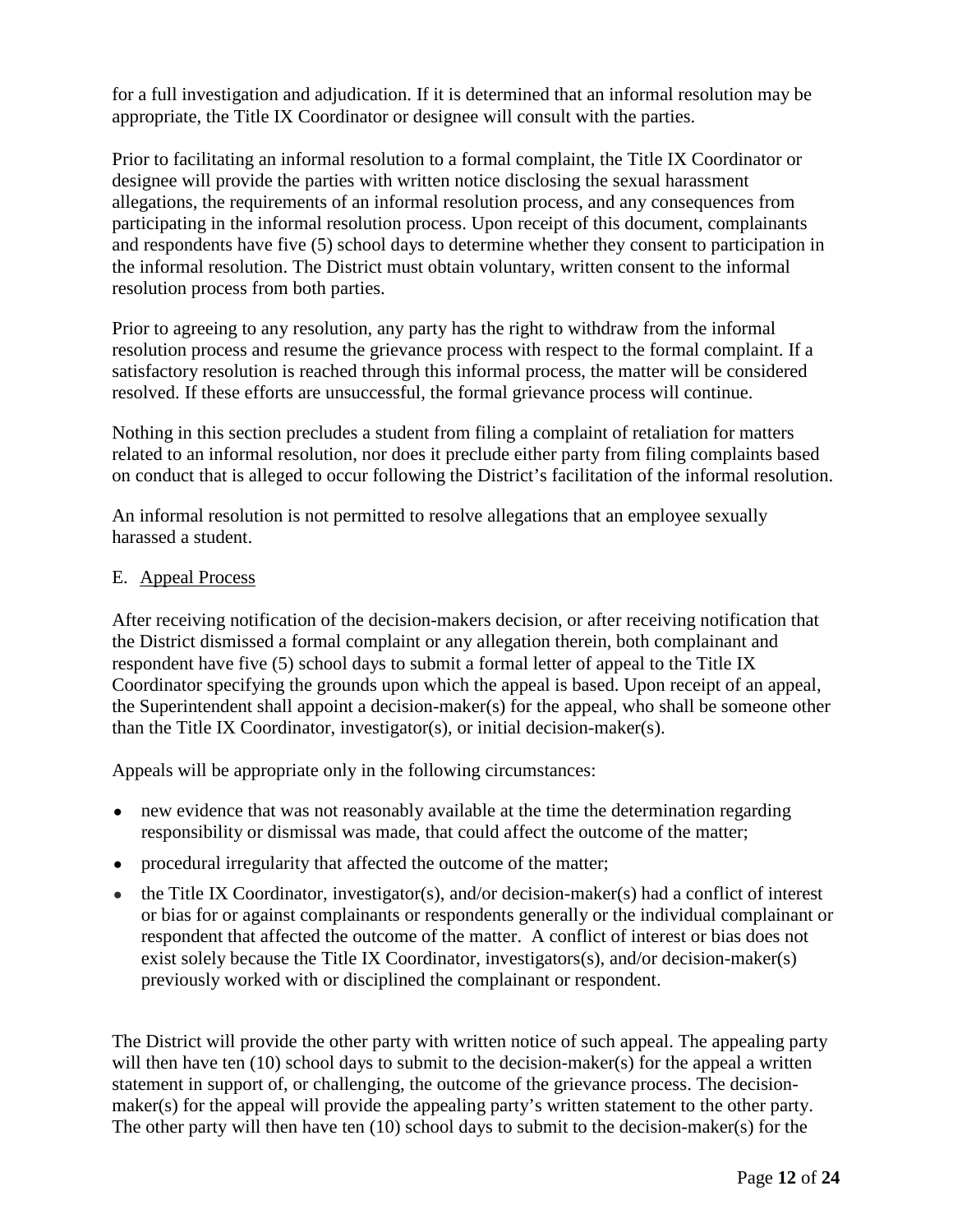appeal a written statement in support of, or challenging, the outcome of the grievance process. The decision-maker(s) for the appeal, in their discretion, will determine any additional necessary and appropriate procedures for the appeal.

After considering the parties' written statements, the decision-maker(s) for the appeal will provide a written decision. The decision-maker(s) for the appeal will attempt to issue the written decision within thirty (30) school days of receipt of all written statements from the parties. If it is found that one of the bases for appeal exists, the decision-maker(s) for the appeal will issue an appropriate remedy.

Supportive measures for either or both parties may be continued throughout the appeal process.

#### F. Dismissal of a Formal Complaint

The Title IX Coordinator shall dismiss any formal complaint that, under Title IX 1) would not constitute sexual harassment as defined under Title IX even if proved, 2) did not occur in the District's education program or activity, or 3) did not occur against a person in the United States. Such dismissal does not preclude action under another Board policy.

The District may dismiss a formal complaint or any allegations therein, if at any time during the investigation or hearing a complainant notifies the Title IX Coordinator in writing that 1) the complainant would like to withdraw the formal complaint or any allegations therein; 2) the respondent is no longer enrolled or employed in the District; or 3) specific circumstances prevent the District from gathering evidence sufficient to reach a determination as to the formal complaint or allegations therein.

Upon a dismissal, the District will promptly and simultaneously send written notice of the dismissal and reason(s) therefore to each party. Either party can appeal from the District's dismissal of a formal complaint or any allegations therein using the appeals procedure.

In the event a formal complaint is dismissed prior to the issuance of a decision under Title IX, the Title IX Coordinator shall determine if the allegations of sexual harassment shall proceed through the grievance procedures identified in Section II of these Administrative Regulations for claims of sex discrimination for consideration as to whether the allegations constitute sexual harassment under Connecticut law.

A dismissal pursuant to this section does not preclude action by the District under the Student Discipline policy, Code of Conduct for students/or and employees, or any other applicable rule, policy, and/or collective bargaining agreement.

#### G. Miscellaneous

1. Any timeframe set forth in these Administrative Regulations may be temporarily delayed or extended for good cause. Good cause may include, but is not limited to, considerations such as the absence or illness of a party, a party's advisor, or a witness; concurrent law enforcement activity; concurrent activity by the Department of Children and Families; or the need for language assistance or accommodation of disabilities. If any timeframe is altered on a showing of good cause, written notice will be provided to each party with the reasons for the action.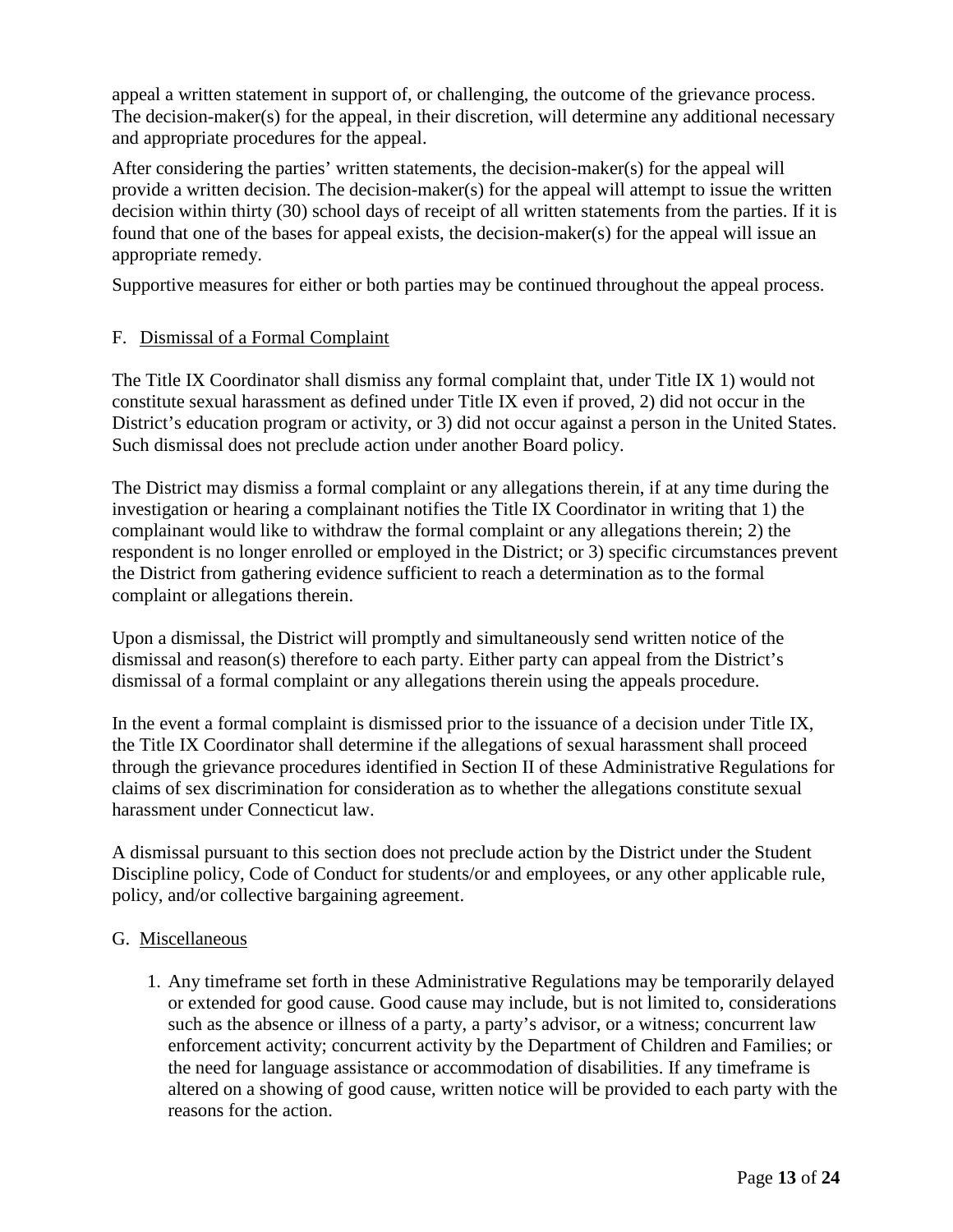- 2. If a sexual harassment complaint raises a concern about bullying behavior, the Title IX Coordinator shall notify the Safe School Climate Specialist or designee who shall coordinate any bullying investigation with the Title IX Coordinator, to promote the alignment of any such bullying investigation with the requirements of applicable Board policies and state law. Additionally, if a sexual harassment complaint raises a concern about discrimination or harassment on the basis of any other legally protected classification (such as race, religion, color, national origin, age, or disability), the Title IX Coordinator or designee shall make a referral to other appropriate personnel within the District (e.g. Section 504 Coordinator, etc.), so as to ensure that any such investigation complies with the requirements of policies regarding nondiscrimination.
- 3. If the sexual harassment complaint results in reasonable cause to suspect or believe that a child has been abused or neglected, has had a nonaccidental physical injury, or injury which is at variance with the history given of such injury, is placed at imminent risk of serious harm, or that a student has been sexually assaulted by a school employee, then, the person to whom the complaint is given or who receives such information shall report such matters in accordance with the Board's policy on the Reports of Suspected Child Abuse or Neglect of Children.
- 4. Retaliation against any individual who complains pursuant to the Board's Policy regarding Title IX of the Education Amendments of 1972-Prohibition of Sex Discrimination and Sexual Harassment (Students) and these Administrative Regulations is strictly prohibited. Neither the District nor any other person may intimidate, threaten, coerce, or discriminate against any individual for the purpose of interfering with any right or privilege secured by Title IX or these Administrative Regulations, or because the individual has made a report or complaint, testified, assisted, or participated or refused to participate in any manner in an investigation, proceeding, or hearing under these Administrative Regulations. The District will take actions designed to prevent retaliation. Complaints alleging retaliation may be filed according to the grievance procedures for sex discrimination described herein.
- 5. The District will maintain for a period of seven (7) years records of:
	- i. Each sexual harassment investigation including any determination regarding responsibility, any disciplinary sanctions imposed on the respondent, and any remedies provided to the complainant designed to restore or preserve equal access to the Board's education program or activity;
	- ii. Any appeal and the result therefrom;
	- iii. Any informal resolution and the result therefrom; and
	- iv. All material used to train Title IX Coordinators, investigators, decision-makers, and any person who facilitates an informal resolution process. The Board will make these training materials publicly available on its website.

If the District has actual knowledge of sexual harassment in an education program or activity of the Board, and for any report or formal complaint of sexual harassment, the District will create and maintain for a period of seven (7) years, records of any actions, including any supportive measures, taken in response to a report or formal complaint of sexual harassment. The District will document the basis for its conclusion that its response was not deliberately indifferent, and document that it has taken measures designed to restore or preserve equal access to the Board's education program or activity.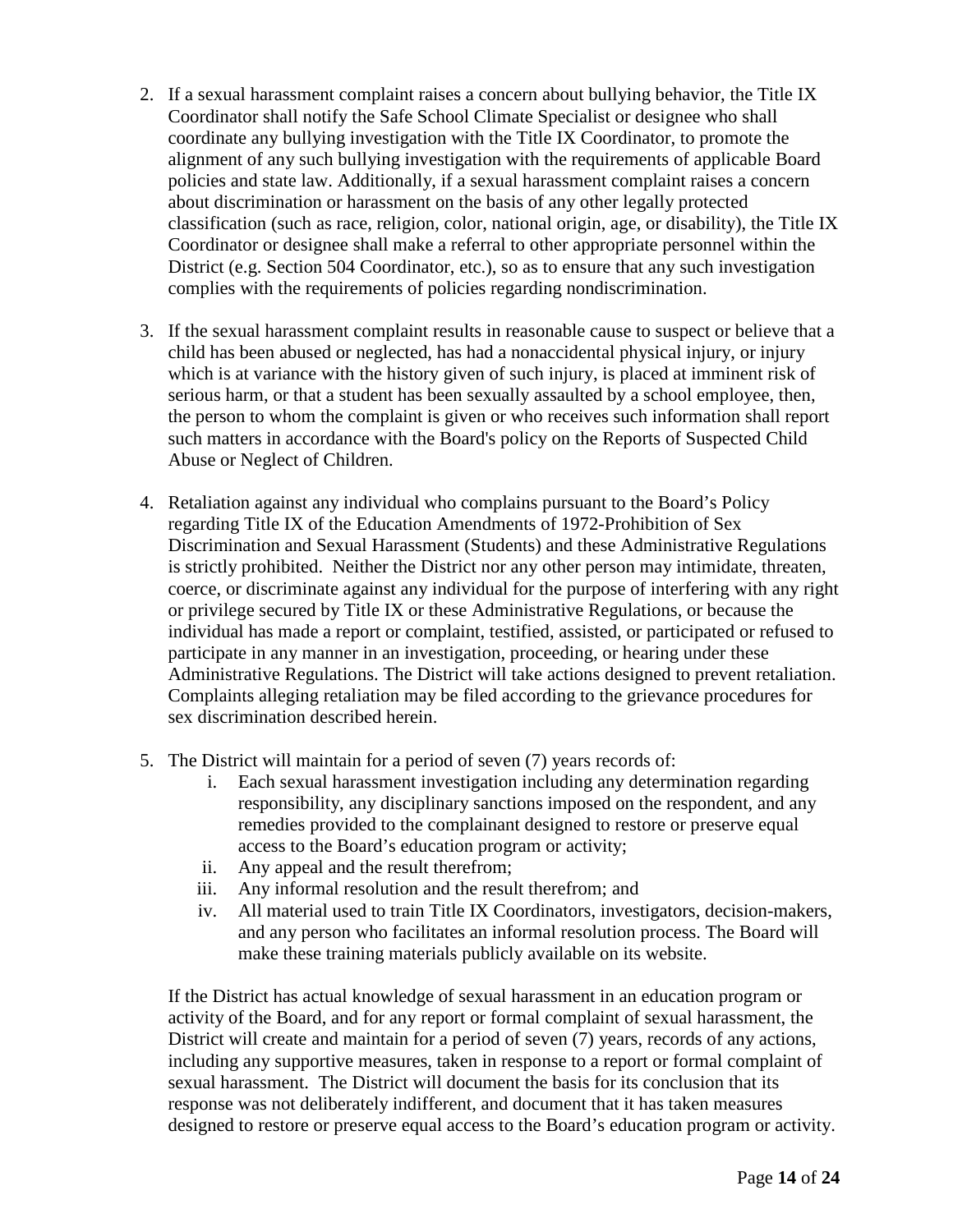If the District does not provide a complainant with supportive measures, then the District will document the reasons why such a response was not clearly unreasonable in light of the known circumstances.

### **SECTION II. GRIEVANCE PROCEDURES FOR CLAIMS OF SEX DISCRIMINATION (OTHER THAN SEXUAL HARASSMENT UNDER TITLE IX)**

# A. Definitions

- **Complainant** means an individual who is alleged to be the victim of conduct that could constitute sex discrimination.
- **Respondent** means an individual who has been reported to be the perpetrator of conduct that could constitute sex discrimination.

#### B. Reporting Sex Discrimination Other than Sexual Harassment under Title IX

It is the express policy of the Board to encourage victims of sex discrimination to report such claims. Any person may report sex discrimination (whether or not the person reporting is the person alleged to be the victim of conduct that could constitute sex discrimination), in person, by mail, by telephone, or by electronic mail, using the contact information listed for the Title IX Coordinator. If the District receives notice of sex discrimination or alleged sex discrimination against a student in the District's education program or activity, the Title IX Coordinator or designee will promptly notify the complainant of the grievance process. The District will treat complainants and respondents equitably during the grievance process. Sexual harassment is a form of sex discrimination, and any incident of sexual harassment under Title IX, as defined above, shall be handled pursuant to Section I of these Administrative Regulations. Any allegations of sexual harassment under Connecticut law, as defined above, shall be handled pursuant to this Section II of these Administrative Regulations.

# C. Grievance Procedures

- 1. As soon as a student feels that the student has been subjected to sex discrimination other than sexual harassment as defined under Title IX (including, without limitation, sexual harassment under Connecticut law), the student or the student's parent/legal guardian should make a written complaint to the Title IX Coordinator or to the building principal, or designee. The student will be provided a copy of the Board's Policy and Administrative Regulations and made aware of the student's rights under this Policy and Administrative Regulations. Preferably, complaints should be filed within ten (10) school days of the alleged occurrence. Timely reporting of complaints facilitates the investigation and resolution of such complaints.
- 2. The complaint should state the:
	- i. Name of the complainant;
	- ii. Date of the complaint;
	- iii. Date(s) of the alleged discrimination;
	- iv. Name(s) of the discriminator(s);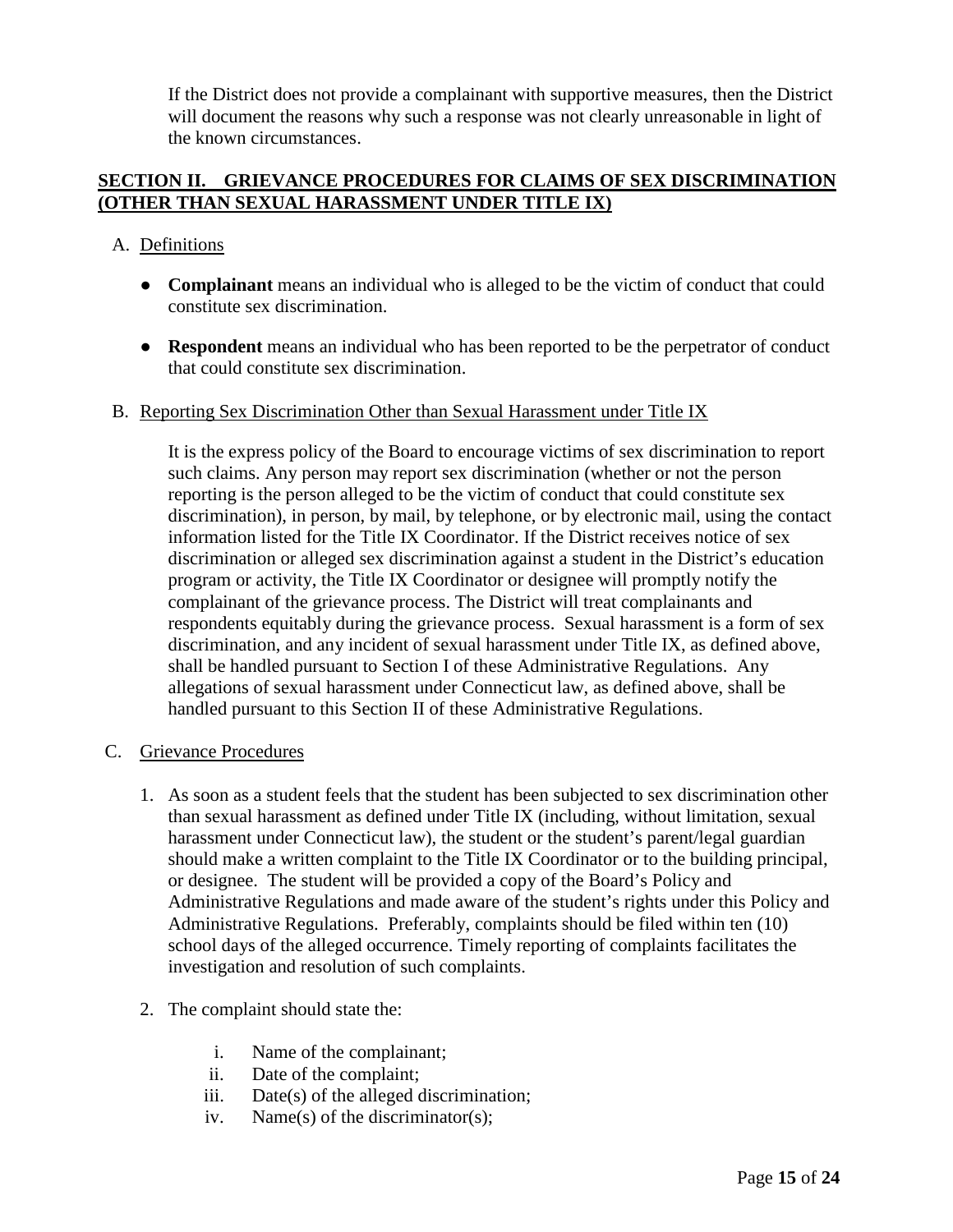- v. Location where such discrimination occurred;
- vi. Names of any witness(es) to the discrimination;
- vii. Detailed statement of the circumstances constituting the alleged discrimination; and
- viii. Remedy requested.
- 3. Any student who makes an oral complaint of sex discrimination to any of the abovementioned personnel will be provided a copy of these Administrative Regulations and will be requested to make a written complaint pursuant to the above procedure. In appropriate circumstances, such as due to the age of the student making the complaint, a parent or school administrator may be permitted to fill out the form on the student's behalf.
- 4. All complaints are to be forwarded immediately to the building principal or designee unless that individual is the subject of the complaint, in which case the complaint should be forwarded directly to the Superintendent of Schools or designee. In addition, a copy of any complaint filed under this Policy shall be forwarded to the Title IX Coordinator. If the complaint being filed is against the Title IX Coordinator, the complaint should be filed with the Superintendent. If the complaint being filed is against the Superintendent, the complaint should be filed with the Board Chair, who will then retain an independent investigator to investigate the matter.
- 5. The Title IX Coordinator or designee shall investigate all complaints of sex discrimination against a student, regardless of whether the conduct occurred on or offschool grounds. Complaints will be investigated promptly within the timeframes identified below. Timeframes may be extended as needed given the complexity of the investigation, availability of individuals with relevant information, and other extenuating circumstances. The investigation shall be conducted discreetly, maintaining confidentiality insofar as possible while still conducting an effective and thorough investigation.
- 6. Any student who makes a complaint shall be notified of the District's intent to investigate the complaint. In the event the student requests confidentiality or that an investigation not be conducted, the District will take reasonable steps to investigate and respond to the complaint to the extent possible, given the request for confidentiality or that the District not investigate the complaint. If the student insists that the student's personally identifiable information not be shared with the alleged discriminator(s), the student will be informed that the District's ability to investigate and/or take corrective action may be limited.
- 7. Upon receipt of a sex discrimination complaint, the Title IX Coordinator shall either promptly commence an investigation of the complaint, or shall designate a school administrator to promptly investigate the complaint. The Title IX Coordinator or designee shall:
	- i. offer to meet with the complainant and respondent (if applicable) separately within ten (10) school days to discuss the nature of the complaint, identify individuals the complainant and respondent (if applicable) believe have relevant information, and obtain any relevant documents the complainant and respondent may have;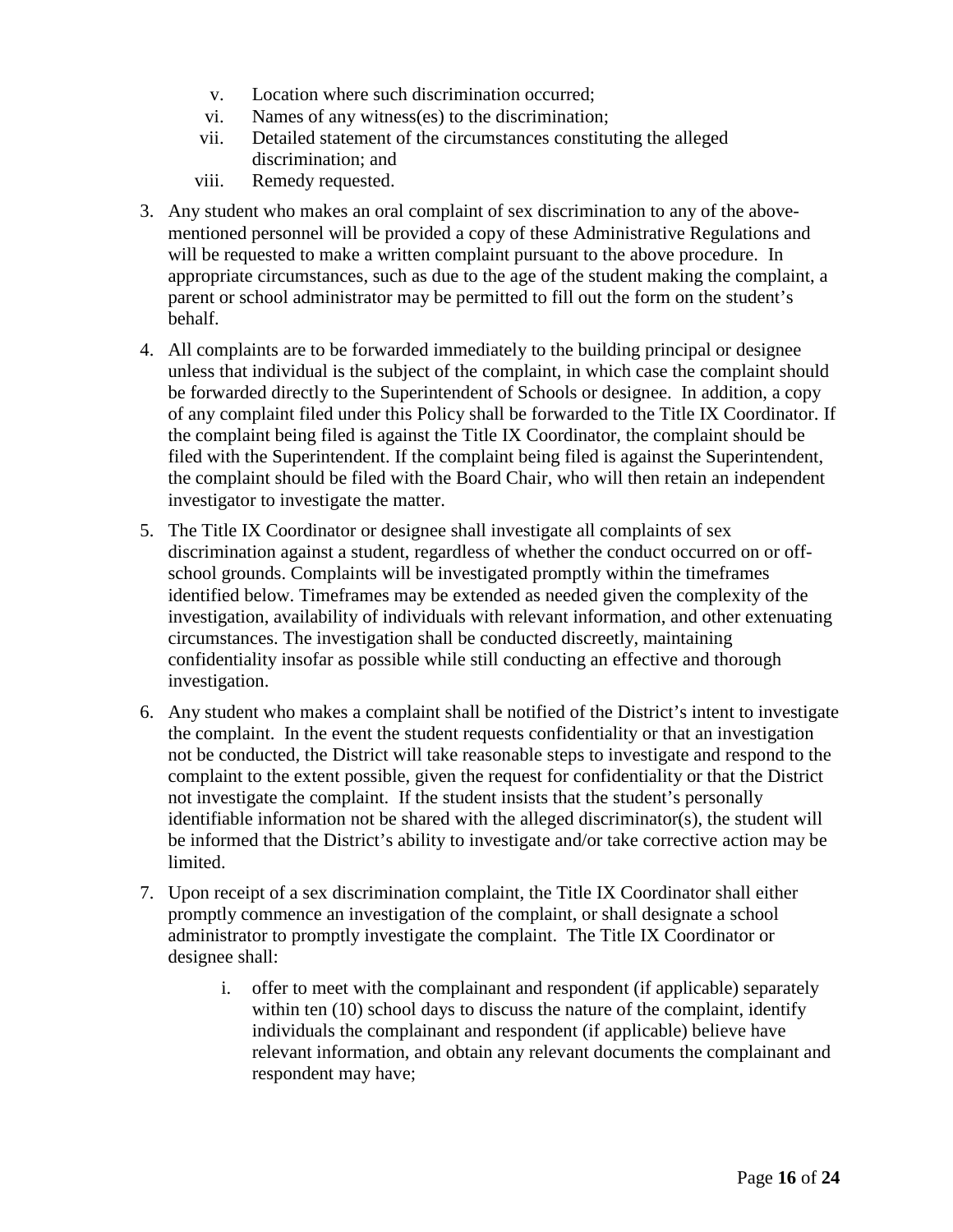- ii. provide the complainant and respondent (if applicable) with a copy of the Board's sex discrimination policy and accompanying regulations;
- iii. consider whether any interim measures may be appropriate to protect the complainant or respondent (if applicable), pending the outcome of the investigation;
- iv. conduct an investigation that is adequate, reliable, and impartial. Investigate the factual basis of the complaint, including, as applicable, conducting interviews with individuals deemed relevant to the complaint;
- v. consider whether alleged sex discrimination has created a hostile school environment, including consideration of the effects of off-campus conduct on the school;
- vi. communicate the outcome of the investigation in writing to the complainant, to the respondent, and to any individual properly identified as a party to the complaint (to the extent permitted by state and federal confidentiality requirements), within ninety (90) school days from the date the complaint was received by the Superintendent's office. The investigator may extend this deadline for no more than fifteen (15) additional school days if needed to complete the investigation. The complainant and respondent (if applicable) shall be notified of such extension. The written notice shall include a finding whether the complaint was substantiated and if so, shall identify, to the extent possible, how the District will remedy the discrimination, adhering to the requirements of state and federal law; and
- vii. when sex discrimination has been found, take steps that are reasonably calculated to end the discrimination, take corrective and/or disciplinary action aimed at preventing the recurrence of the discrimination, as deemed appropriate by the Superintendent or designee, and take steps to remedy the effects of the sex discrimination.
- 8. If a complaint is made during summer recess, the complaint will be reviewed and addressed as quickly as possible given the availability of staff and/or other individuals who may have information relevant to the complaint. If fixed timeframes cannot be met, the complainant and respondent will receive notice and interim measures may be implemented as necessary.
- 9. If the complainant or respondent (if applicable) is dissatisfied with the findings of the investigation, the complainant or respondent may file a written appeal within five (5) school days to the Title IX Coordinator, or, if the Title IX Coordinator conducted the investigation, to the Superintendent of Schools. The Title IX Coordinator or Superintendent shall review the Title IX Coordinator or designee's written report, the information collected by the Title IX Coordinator or designee together with the recommended disposition of the complaint to determine whether the alleged conduct constitutes sex discrimination. The Title IX Coordinator or Superintendent of Schools may determine if further action and/or investigation is warranted. After completing this review, the Title IX Coordinator or Superintendent of Schools shall respond to the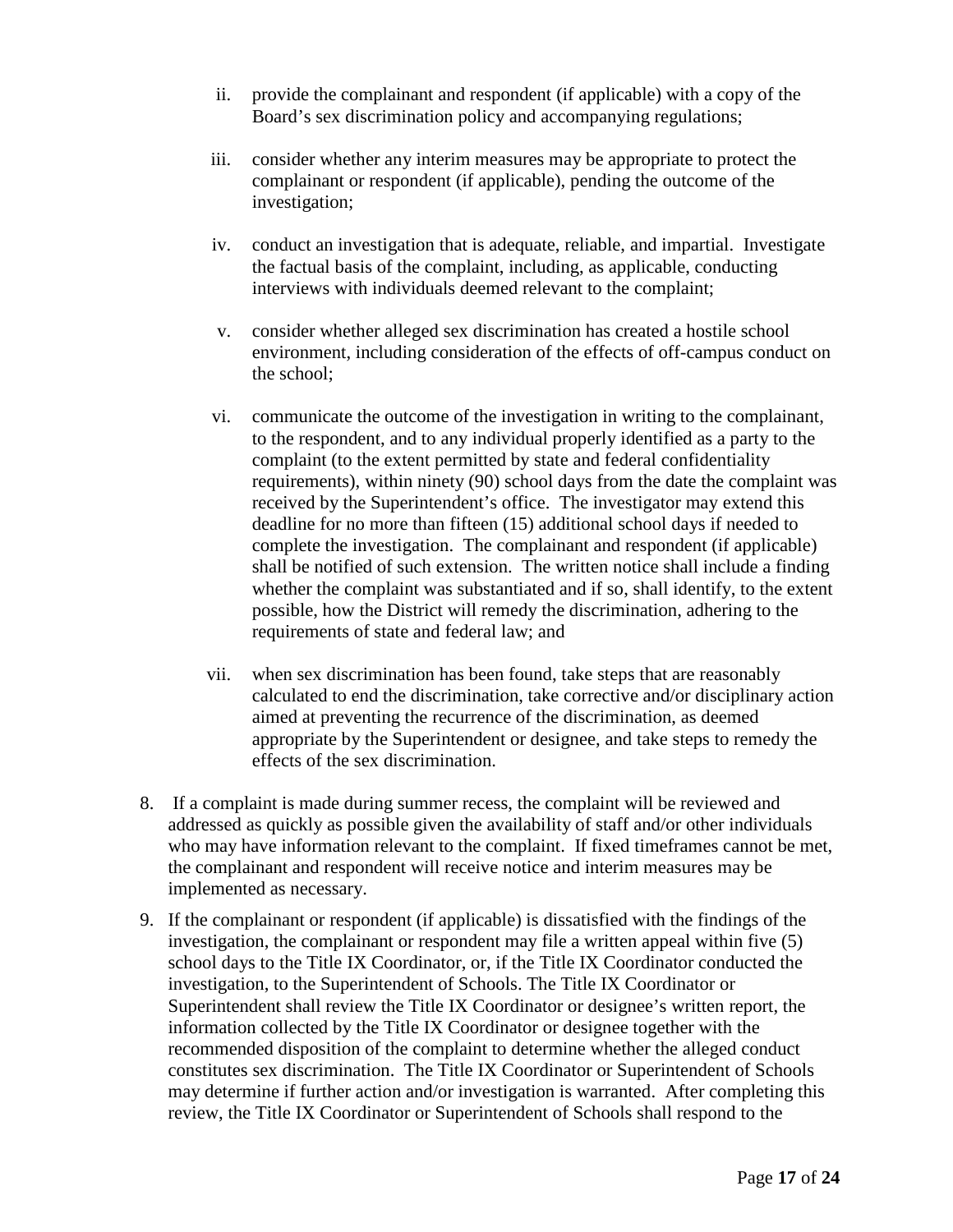complainant and respondent (if applicable), in writing, within fifteen (15) school days following the receipt of the written request for review.

# D. Miscellaneous

- 1. If a sex discrimination complaint raises a concern about bullying behavior, the Title IX Coordinator shall notify the Safe School Climate Specialist or designee who shall coordinate any bullying investigation with the Title IX Coordinator, to promote the alignment of any such bullying investigation with the requirements of applicable Board policies and state law. Additionally, if a sex discrimination complaint raises a concern about discrimination or harassment on the basis of any other legally protected classification (such as race, religion, color, national origin, age, or disability), the Title IX Coordinator or designee shall make a referral to other appropriate personnel within the District (e.g. Section 504 Coordinator, etc.), so as to ensure that any such investigation complies with the requirements of policies regarding nondiscrimination.
- 2. If the sex discrimination complaint results in reasonable cause to suspect or believe that a child has been abused or neglected, has had a nonaccidental physical injury, or injury which is at variance with the history given of such injury, is placed at imminent risk of serious harm, or that a student has been sexually assaulted by a school employee, then, the person to whom the complaint is given or who receives such information shall report such matters in accordance with the Board's policy on the Reports of Suspected Child Abuse or Neglect of Children.
- 3. Retaliation against any individual who complains pursuant to the Board's Policy regarding Title IX of the Education Amendments of 1972-Prohibition of Sex Discrimination and Sexual Harassment (Students) and these Administrative Regulations is strictly prohibited. Neither the District nor any other person may intimidate, threaten, coerce, or discriminate against any individual for the purpose of interfering with any right or privilege secured by Title IX or these Administrative Regulations, or because the individual has made a report or complaint, testified, assisted, or participated or refused to participate in any manner in an investigation, proceeding, or hearing under these Administrative Regulations. The District will take actions designed to prevent retaliation as a result of filing a complaint. Complaints alleging retaliation may be filed according to the grievance procedures for sex discrimination described herein.

# **Section III. Further Reporting**

At any time, a complainant alleging sex discrimination or sexual harassment may also file a complaint with the Office for Civil Rights, Boston Office, U.S. Department of Education, 8<sup>th</sup> Floor, 5 Post Office Square, Boston, MA 02109-3921 (Telephone (617) 289-0111).

Students may also make a report of sexual harassment and/or sex discrimination to the Connecticut Commission on Human Rights and Opportunities, 450 Columbus Boulevard, Hartford, CT 06103-1835 (Telephone: 860-541-3400 or Connecticut Toll Free Number: 1-800- 477-5737).

BOE APPROVED: 12.1.20 REVISED: 9.21.21 Copies of these Administrative Regulations will be distributed to all students.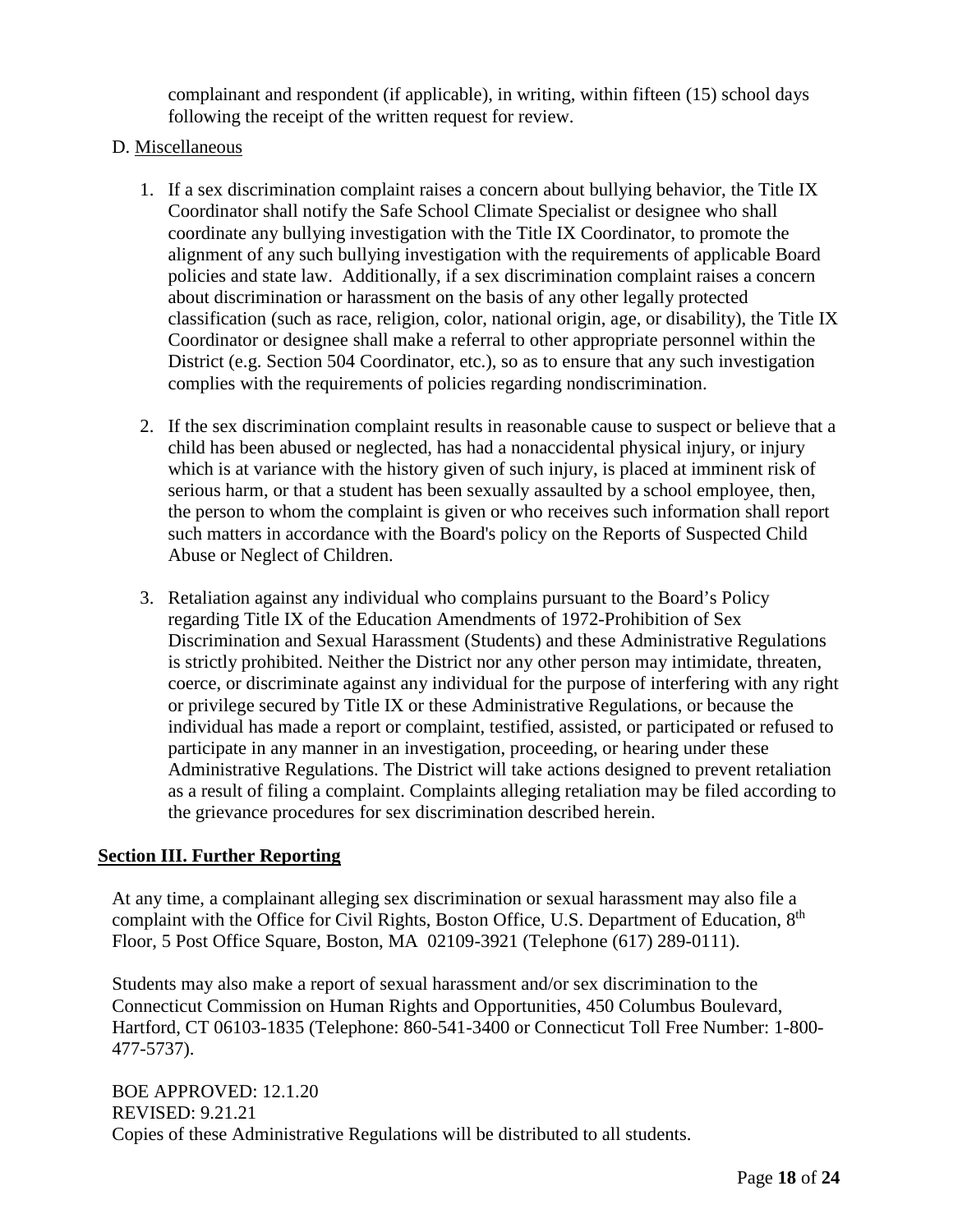# **Appendix A**

**Sexual Assault:** An offense classified as forcible or nonforcible sex offense under the uniform crime reporting system of the Federal Bureau of Investigation.

Rape—(Except Statutory Rape) The carnal knowledge of a person, without the consent of the victim, including instances where the victim is incapable of giving consent because of the person's age or because of the person's temporary or permanent mental or physical incapacity.

Sodomy—Oral or anal sexual intercourse with another person, without the consent of the victim, including instances where the victim is incapable of giving consent because of the person's age or because of the person's temporary or permanent mental or physical incapacity.

Sexual Assault With An Object—To use an object or instrument to unlawfully penetrate, however slightly, the genital or anal opening of the body of another person, without the consent of the victim, including instances where the victim is incapable of giving consent because of the person's age or because of the person's temporary or permanent mental or physical incapacity.

Fondling—The touching of the private body parts of another person for the purpose of sexual gratification without the consent of the victim, including instances where the victim is incapable of giving consent because of the person's age or because of the person's temporary or permanent mental or physical incapacity.

Incest—Nonforcible sexual intercourse between persons who are related to each other within the degrees wherein marriage is prohibited by law.

Statutory Rape—Nonforcible sexual intercourse with a person who is under the statutory age of consent.

**Dating Violence:** Violence committed by a person who is or has been in a social relationship of a romantic or intimate nature with the victim; and where the existence of such a relationship shall be determined based on a consideration of the length of the relationship, the type of relationship, and the frequency of interaction between the persons involved in the relationship.

**Domestic Violence**: Includes felony or misdemeanor crimes of violence committed by a current or former spouse or intimate partner of the victim, by a person with whom the victim shares a child in common, by a person who is cohabitating with or has cohabitated with the victim as a spouse or intimate partner, by a person similarly situated to a spouse of the victim under the domestic or family violence laws of the jurisdiction receiving grant monies, or by any other person against an adult or youth victim who is protected from that person's acts under the domestic or family violence laws of the jurisdiction.

**Stalking:** Engaging in a course of conduct directed at a specific person that would cause a reasonable person to fear for the person's safety or the safety of others; or suffer substantial emotional distress. BOE APPROVED: 12.1.20  $REVISED: 9.21.21$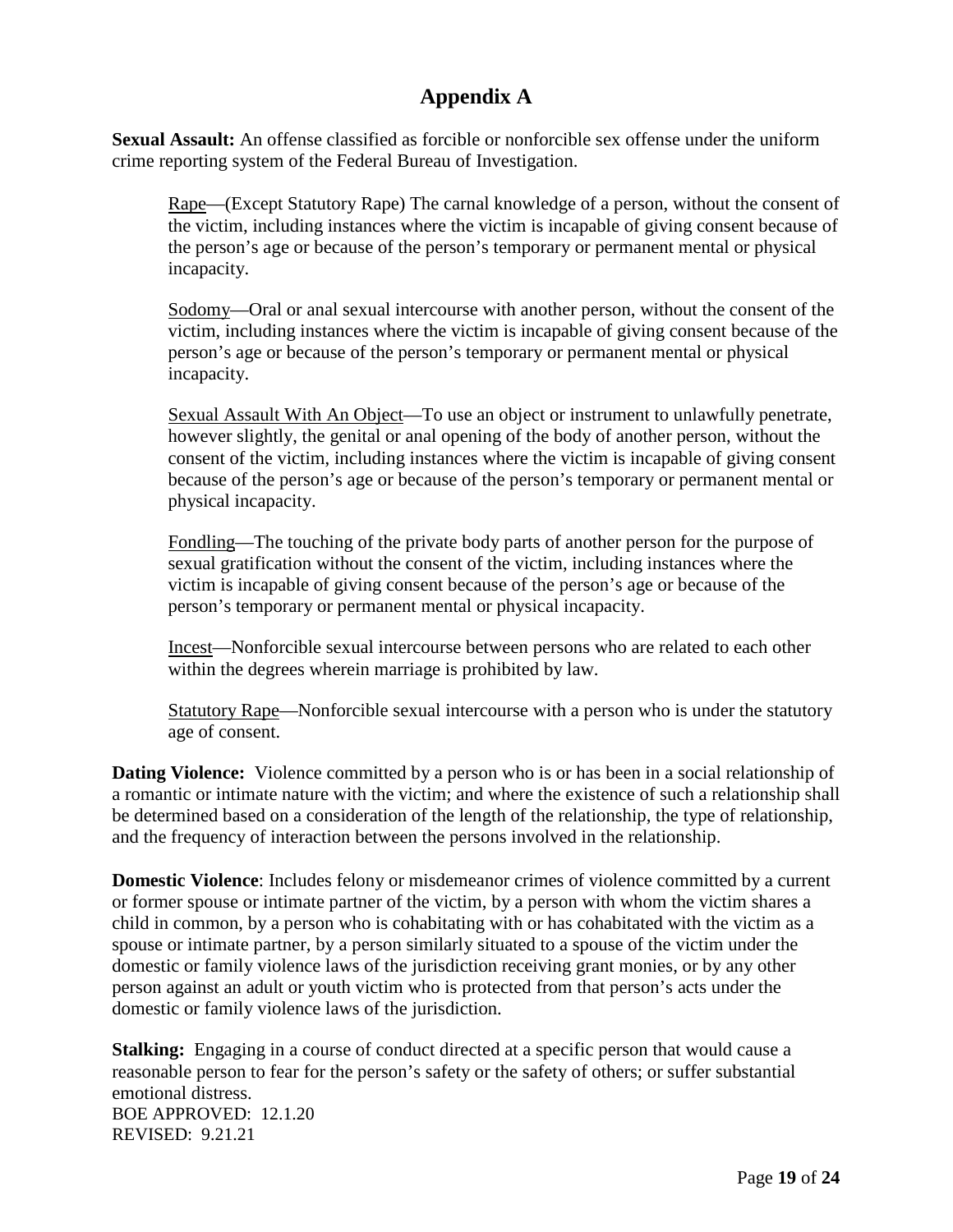### **COMPLAINT FORM REGARDING SEXUAL HARASSMENT UNDER TITLE IX (STUDENTS)**

*This complaint form should be used for complaints of sexual harassment as defined on page 1 of the Board's Administrative Regulations Regarding Title IX of the Education Amendments of 1972 - Prohibition of Sex Discrimination and Sexual Harassment (Students)*

| Date of the alleged sexual harassment<br><u> 1989 - Johann Stein, marking ar yn y brening yn y brening yn y brening yn y brening yn y brening yn y brenin</u>           |  |
|-------------------------------------------------------------------------------------------------------------------------------------------------------------------------|--|
| Name or names of the sexual harasser(s)                                                                                                                                 |  |
| Location where such sexual harassment occurred _________________________________                                                                                        |  |
| Name(s) of any witness(es) to the sexual harassment                                                                                                                     |  |
| ,我们也不能在这里的时候,我们也不能在这里的时候,我们也不能会在这里的时候,我们也不能会在这里的时候,我们也不能会在这里的时候,我们也不能会在这里的时候,我们也不<br>Detailed statement of the circumstances constituting the alleged sexual harassment |  |
|                                                                                                                                                                         |  |
| <u> 1989 - Jan James James, martin amerikan basar dan berasal dalam basa dalam basa dalam basa dalam basa dalam </u>                                                    |  |
|                                                                                                                                                                         |  |

Signature of Complainant or Title IX Coordinator: \_\_\_\_\_\_\_\_\_\_\_\_\_\_\_\_\_\_\_\_\_\_\_\_\_\_\_\_\_\_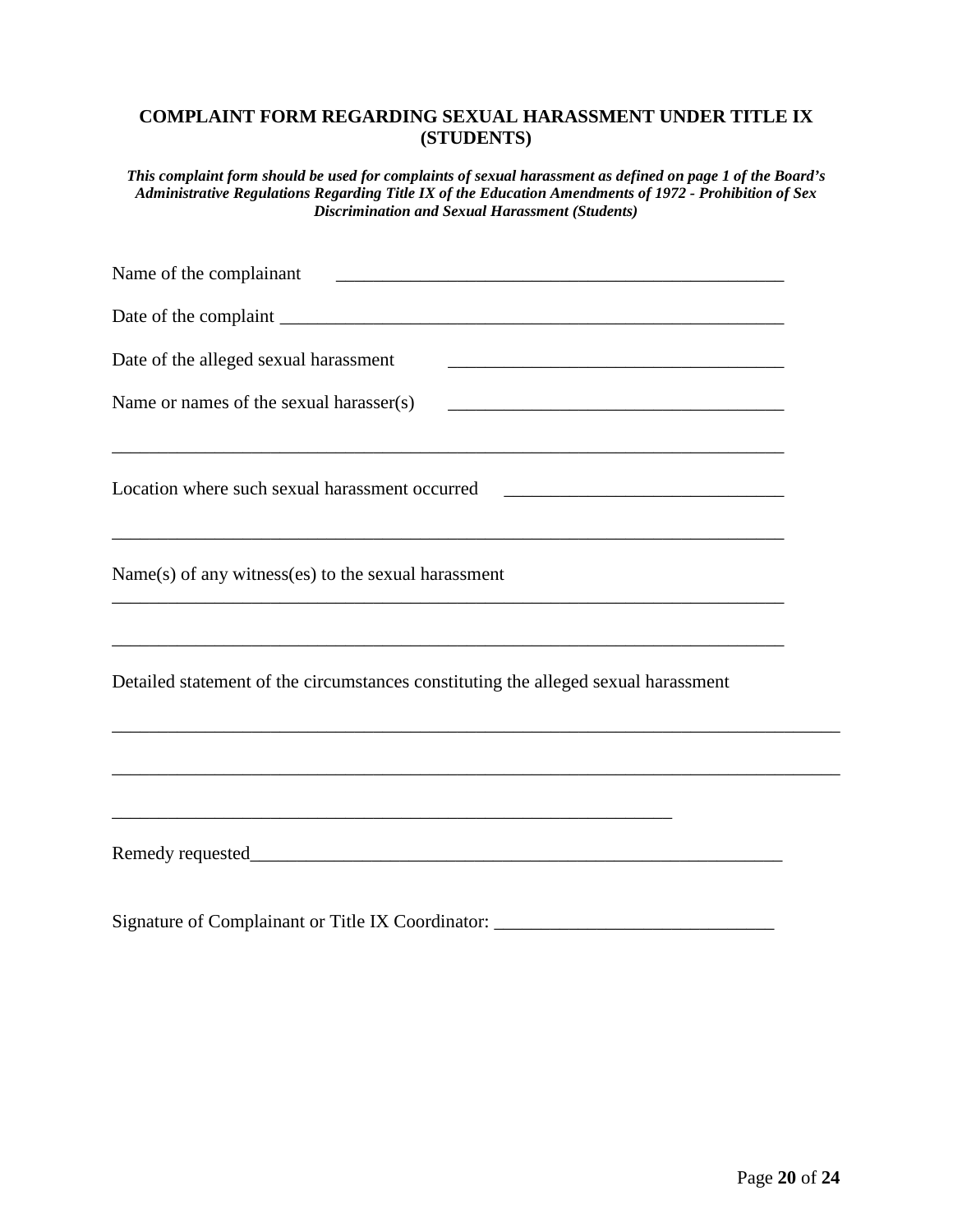# **COMPLAINT FORM REGARDING SEX DISCRIMINATION (OTHER THAN SEXUAL HARASSMENT UNDER TITLE IX) (STUDENTS)**

*This complaint form should be used for complaints of sex discrimination as defined on page 1 of the Board's Administrative Regulations Regarding Title IX of the Education Amendments of 1972 - Prohibition of Sex Discrimination and Sexual Harassment (Students)*

| Name of the complainant quality and the complaint of the complaint of the complaint of the complaint of the complaint of the complaint of the complaint of the complaint of the complaint of the complaint of the complaint of |  |
|--------------------------------------------------------------------------------------------------------------------------------------------------------------------------------------------------------------------------------|--|
|                                                                                                                                                                                                                                |  |
| Date of the alleged sex discrimination                                                                                                                                                                                         |  |
|                                                                                                                                                                                                                                |  |
| Location where such sex discrimination occurred ________________________________                                                                                                                                               |  |
| Name(s) of any witness(es) to the sex discrimination $\_\_\_\_\_\_\_\_\_\_\_\_\_\_\_\_\_\_\_\_\_\_\_\_\_\_\_\_\_\_\_\_$<br>,我们也不会有什么。""我们的人,我们也不会有什么?""我们的人,我们也不会有什么?""我们的人,我们也不会有什么?""我们的人,我们也不会有什么?""我们的人                    |  |
| Detailed statement of the circumstances constituting the alleged sex discrimination                                                                                                                                            |  |
|                                                                                                                                                                                                                                |  |
|                                                                                                                                                                                                                                |  |
|                                                                                                                                                                                                                                |  |

11/23/2020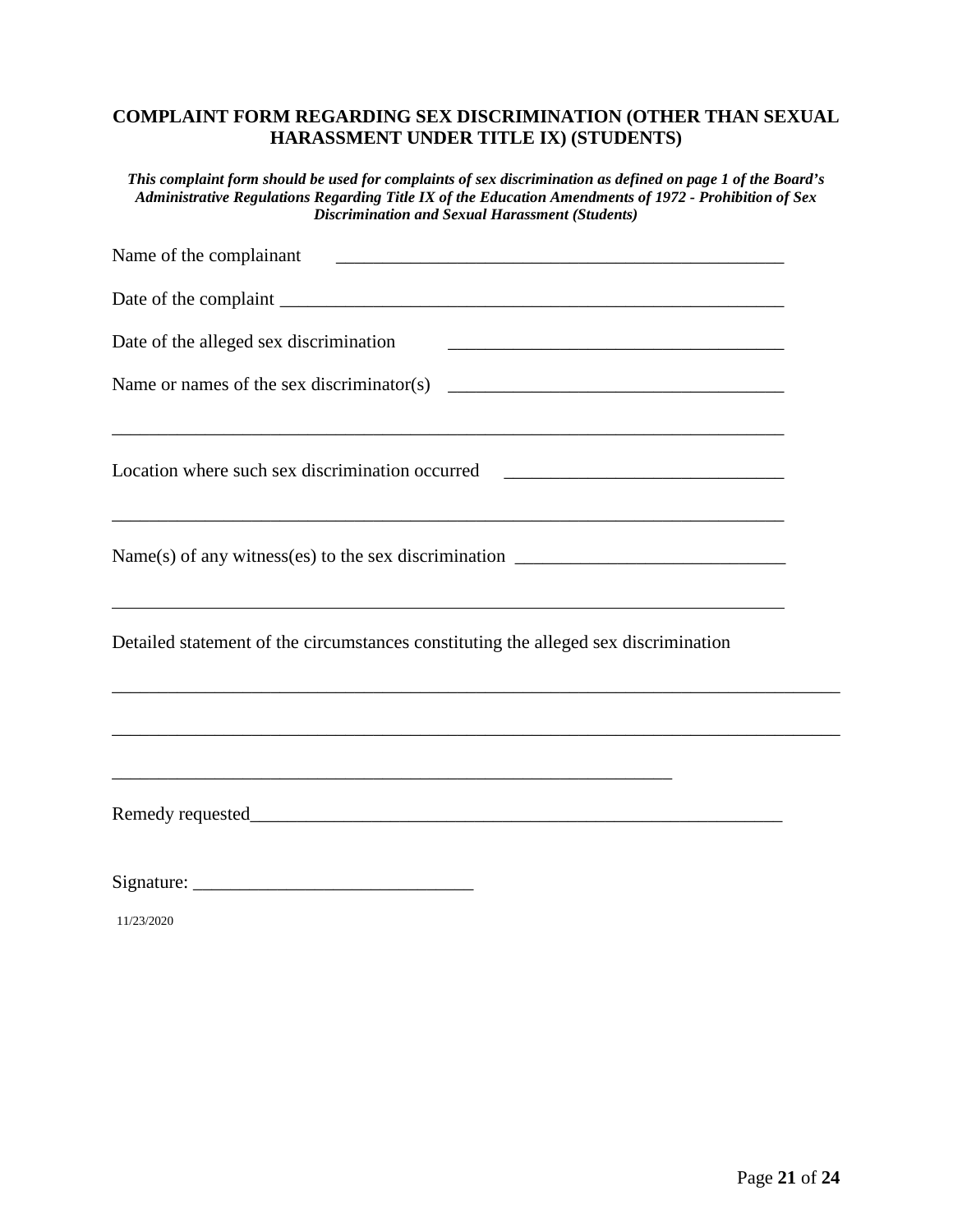# *Regional School District No. 17*

#### **57 LITTLE CITY ROAD HIGGANUM, CONNECTICUT 06441 TEL: (860) 345-4534 / FAX: (860) 345-2817**

# NOTICE OF SEXUAL HARASSMENT ALLEGATIONS UNDER TITLE IX

In accordance with the Board's Policy and Administrative Regulations Regarding Title IX of the Education Amendments of 1972 - Prohibition of Sex Discrimination and Sexual Harassment (Students), a formal complaint of sexual harassment has been filed with the Title IX Coordinator.

\_\_\_\_\_\_\_\_\_\_\_\_\_\_\_\_\_\_\_\_\_\_\_\_\_\_\_\_\_\_\_\_\_\_\_\_\_\_\_\_\_\_\_\_\_\_\_\_\_\_\_\_\_\_\_\_\_\_\_\_\_\_\_\_\_\_\_\_\_\_\_\_\_\_\_\_\_\_ \_\_\_\_\_\_\_\_\_\_\_\_\_\_\_\_\_\_\_\_\_\_\_\_\_\_\_\_\_\_\_\_\_\_\_\_\_\_\_\_\_\_\_\_\_\_\_\_\_\_\_\_\_\_\_\_\_\_\_\_\_\_\_\_\_\_\_\_\_\_\_\_\_\_\_\_\_\_

Identities of the parties involved, if known:

| $\Gamma(S)$     |
|-----------------|
| (Respondent(s)) |

The conduct allegedly constituting sexual harassment:

The date and the location of the alleged incident, if known:

\_\_\_\_\_\_\_\_\_\_\_\_\_\_\_\_\_\_\_\_\_\_\_\_\_\_\_\_\_\_\_\_\_\_\_\_\_\_\_\_\_\_\_\_\_\_\_\_\_\_\_\_\_\_\_\_\_\_\_\_

\_\_\_\_\_\_\_\_\_\_\_\_\_\_\_\_\_\_\_\_\_\_\_\_\_\_\_\_\_\_\_\_\_\_\_\_\_\_\_\_\_\_\_\_\_\_\_\_\_\_\_\_\_\_\_\_\_\_\_\_\_\_\_\_\_\_ The Title IX Coordinator or designee will contact the parties regarding the next step in the grievance process. Questions can be directed to the Title IX Coordinator:

Dr. Kris Lindsay-Stevens Regional School District No. 17 57 Little City Road, Higganum, CT 06441 Telephone: 860-345-4244 [Klindsay-stevens@rsd17.org](mailto:Klindsay-stevens@rsd17.org) 

The respondent is presumed not responsible for the alleged conduct. A determination regarding responsibility is made at the conclusion of the grievance process.

All parties involved may have an advisor of their choice who may be, but it not required to be, an attorney. This advisor may inspect and review evidence as permitted by the Board's Administrative Regulations Regarding Title IX of the Education Amendments of 1972 - Prohibition of Sex Discrimination and Sexual Harassment (Students).

It is a violation of the Board's Student Discipline Policy to lie to school officials or otherwise engage in dishonest behavior, which includes knowingly making false statements or knowingly submitting false information during the grievance process. Any student who knowingly makes false statements or knowingly submits false information during this grievance process will be subject to sanctions pursuant to the Board's Student Discipline Policy. Any employee who knowingly makes false statements or knowing submits false information during this grievance process is subject to discipline, up to and including termination.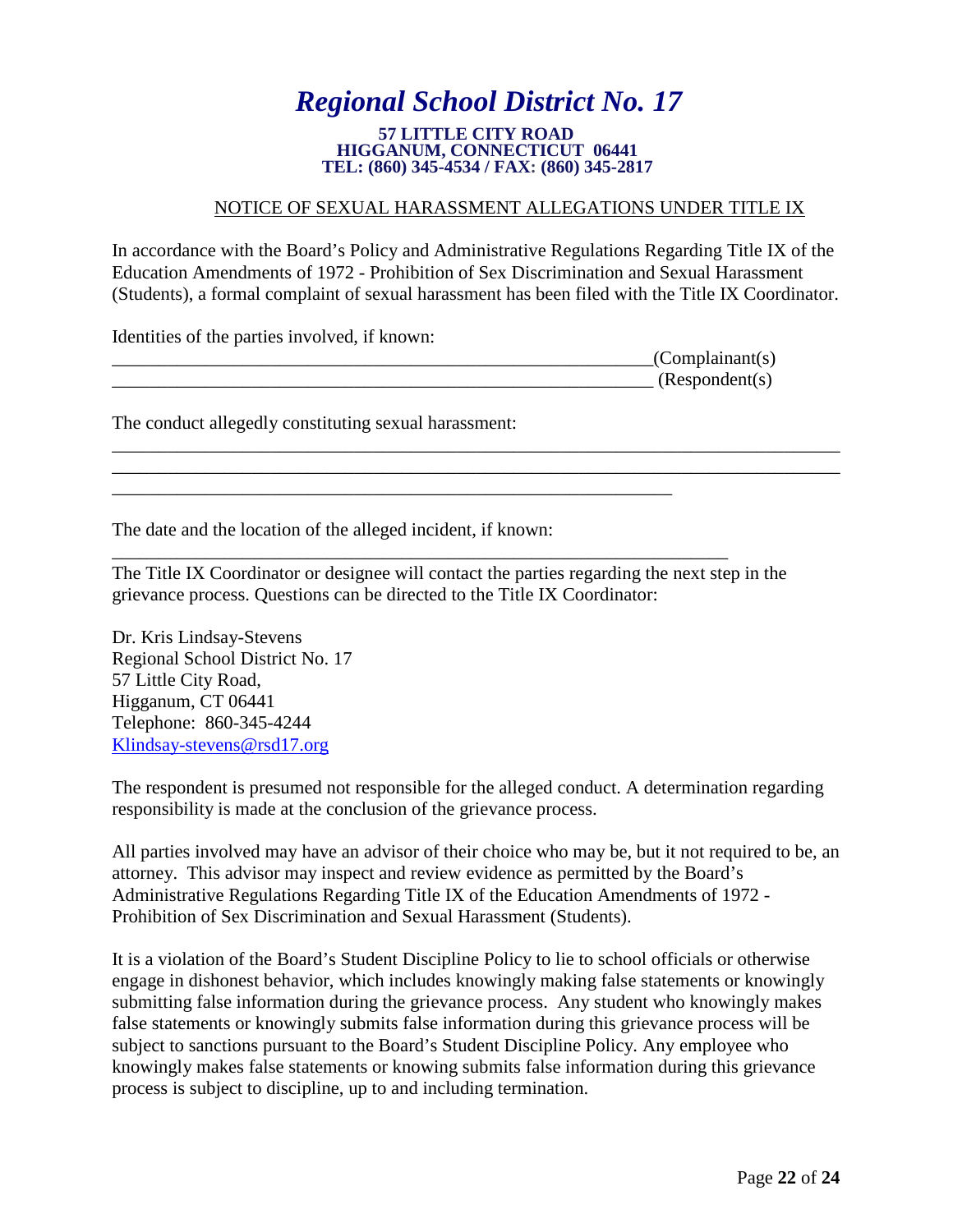**A copy of the Board's Policy and Administrative Regulations Regarding Title IX of the Education Amendments of 1972 - Prohibition of Sex Discrimination and Sexual Harassment (Students) is included with this notice.**